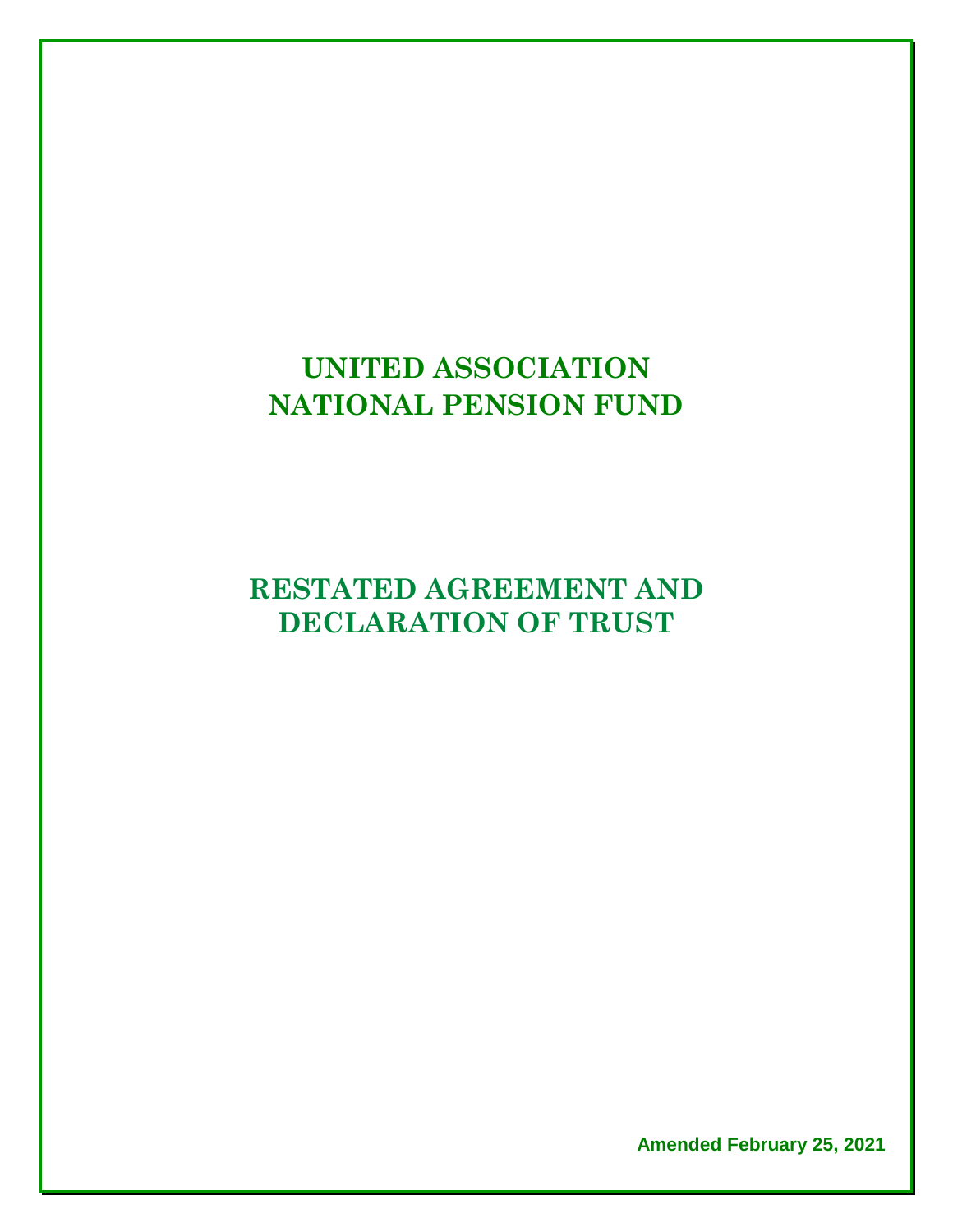#### **RESTATED AGREEMENT AND DECLARATION OF TRUST**

#### **UNITED ASSOCIATION NATIONAL PENSION FUND (Incorporating Amendments through February 25, 2021)**

**WHEREAS**, there has heretofore been entered into an Agreement and Declaration of Trust, effective the 23rd day of June 1968, by and between the United Association of Journeymen and Apprentices of the Plumbing and Pipefitting Industry of the United States and Canada, AFL-CIO (hereinafter referred to as "United Association") for and on behalf of itself and affiliated Local Unions, District Councils, State and Provincial Associations who voluntarily participate, and various Employers who employ employees represented by the United Association or affiliated bodies, and who are contractually obligated to make contributions to the Plumbers and Pipefitters National Pension Fund (hereinafter referred to as the "National Pension Fund"), and certain individual Trustees, which Trust Agreement created a pension fund as therein provided; and

**WHEREAS**, the enactment of the Employee Retirement Income Security Act, hereinafter referred to as the "Act", has made it desirable that certain amendments be made; and

**WHEREAS**, Employers and the United Association and/or affiliated bodies have entered into Collective Bargaining Agreements providing for the establishment and the continuation of a Pension Fund known as the Plumbers and Pipefitters National Pension Fund and Employer contributions into the Fund; and

**WHEREAS**, the sums payable to the Fund as foresaid are for the purposes of providing retirement and related benefits as now are or may hereafter be authorized or permitted by law for eligible employees, their families and beneficiaries, as determined hereunder; and

**WHEREAS**, the Trustees have the power and authority to amend this Agreement; and

**WHEREAS,** the Trustees have decided to change the name of the National Pension Fund as of July 1, 2021, from the "Plumbers and Pipefitters National Pension Fund" to the "United Association National Pension Fund" (either hereinafter referred to as the "National Pension Fund" or as any of the terms defined in Article I, Section 12 ("Pension Trust Fund").

**NOW, THEREFORE,** the Trustees, in consideration of the premises and mutual covenants and agreements herein contained, have adopted and executed this Restated Agreement and Declaration of Trust, which shall be a complete replacement for the prior Agreement and Declaration of trust, and this Restated Agreement and Declaration of Trust shall govern the operation of this Pension Fund, and the Trustees designated and in office as such have executed this Trust Agreement thus indicating their acceptance of the respective duties imposed upon them as Trustees under the terms of this Trust Agreement, to read as follows: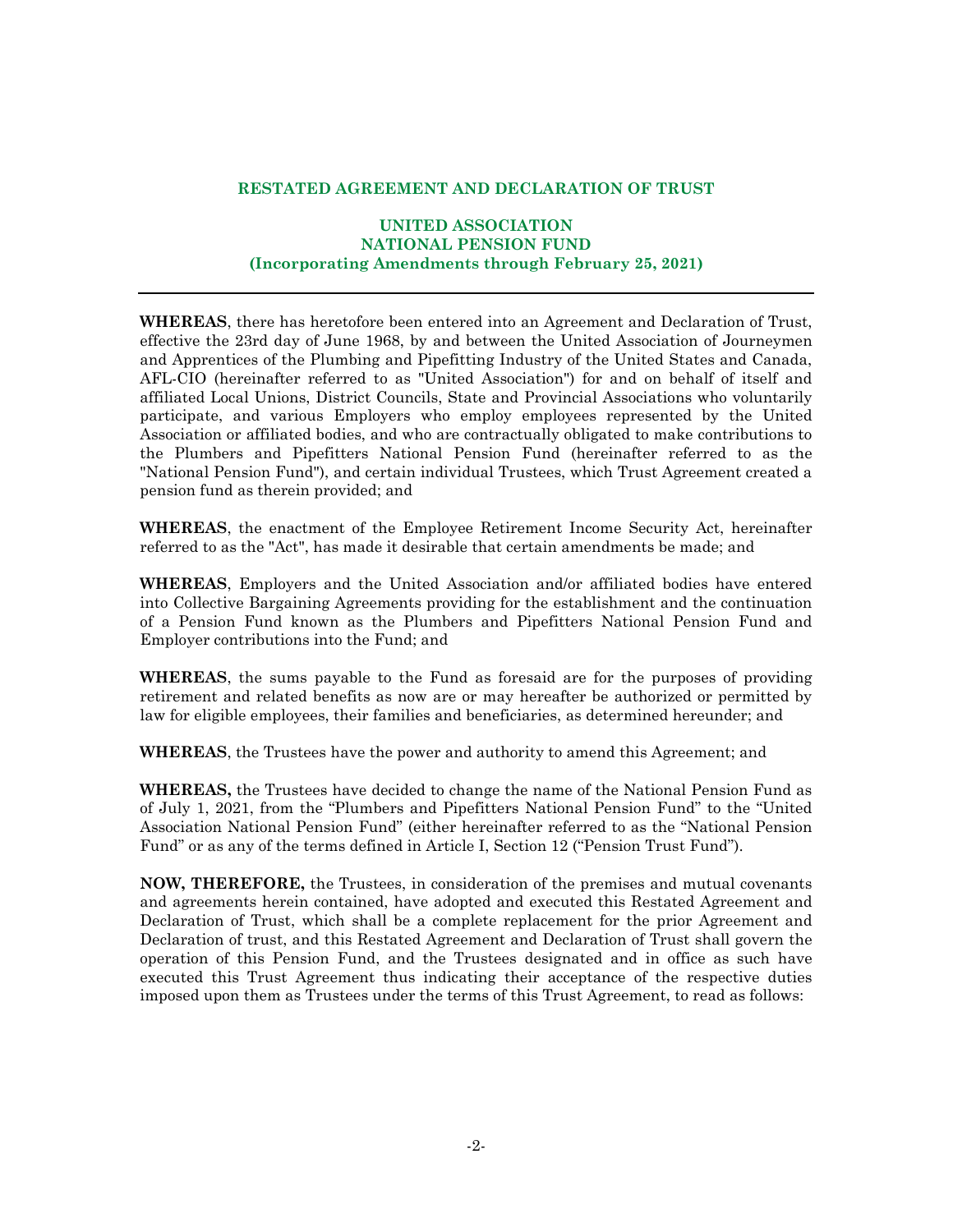#### ARTICLE I

#### **DEFINITIONS**

Unless the context or subject matter requires otherwise, the following definitions shall govern in this Agreement and Declaration of Trust:

**Section 1. United Association.** The term "United Association" shall mean the United Association of Journeymen and Apprentices of the Plumbing and Pipefitting Industry of the United States and Canada.

**Section 2. Local Unions, District Councils, State or Provincial Associations.** The terms "Local Unions", "District Councils", "State Associations" or "Provincial Associations" shall mean a Local Union, District Council, State Association or Provincial Association affiliated and in good standing with the United Association in accordance with the provisions of the United Association Constitution.

**Section 3. Union.** The term "Union" shall mean the United Association and/or any Local Union, District Council, State Association or Provincial Association.

**Section 4. Collective Bargaining Agreement.** The term "Collective Bargaining Agreement" shall mean any written labor contract, Standard Form of Participation or written agreement by and between a Contributing Employer and the Union which provides for contributions to this Pension Fund in a manner acceptable to the Board of Trustees with any and all extensions or renewals thereof and successor agreements thereto.

**Section 5. Contributing Employer or Employer.** The term "Contributing Employer" or "Employer" shall mean any person, company, business organization, pension fund, welfare fund, apprentice training fund, public or quasi-public employer which is accepted by the Trustees and becomes a party to the Trust Agreement and which has agreed in a Collective Bargaining Agreement with the Union to make contributions to the Pension Fund either by virtue of having signed or by virtue of agreeing to be bound to the Collective Bargaining Agreement or by virtue of the authority delegated to an employer association which has signed the Collective Bargaining Agreement on its behalf. An employer shall be deemed a Contributing Employer only with respect to employment performed in a jurisdiction where the Local Union Collective Bargaining Agreement provides for contributions to this Fund. The Trustees may set those terms and conditions for the acceptance and/or continued participation of any employer as they deem appropriate. The term Contributing Employer shall not include an employer if the Trustees, by resolution, have terminated the Employer's status as a Contributing Employer pursuant to the Rules and Regulations of the Pension Plan. The Union (or a participating Local Union or District Council, or a Local Union's pension, welfare, or apprentice training fund, or another Union affiliated organization) may also be a Contributing Employer if it is accepted by the Trustees and if it is contractually obligated by a signed stipulation to make contributions on behalf of its paid employees to the National Pension Fund in accordance with the rules and regulations of the Pension Plan; provided, however, that any reference herein to the Union as an Employer shall not be deemed to convey upon the Union any of the rights or privileges granted by this Agreement to Employers who are bound to a Collective Bargaining Agreement. The Trustees shall have the discretion and authority to adopt additional rules for the acceptance, participation, and termination of Employers as they deem appropriate.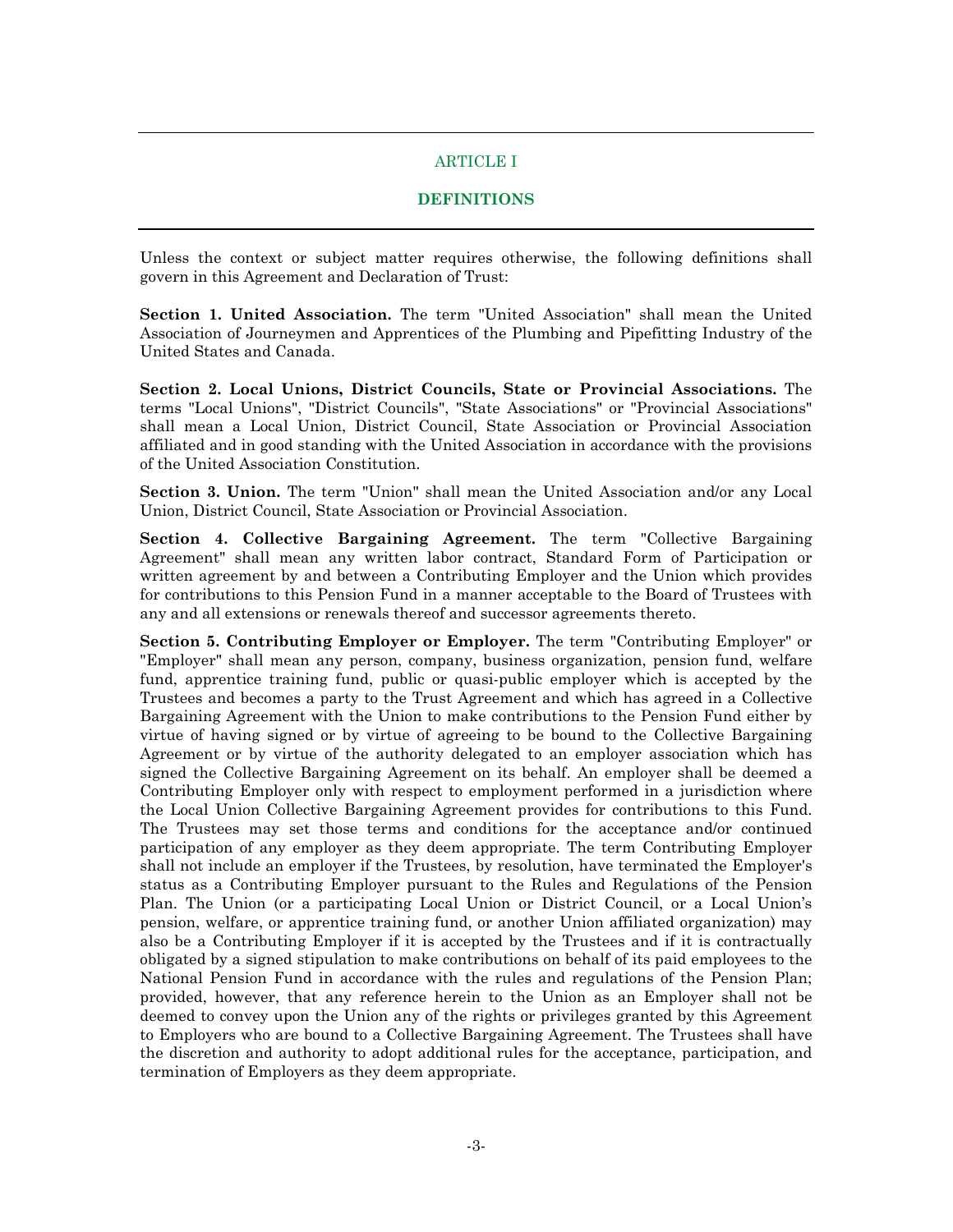#### **Section 6. Employee**

- (a) The term "Employee" means:
	- (i) Any person who performs work under a Collective Bargaining Agreement between a Contributing Employer and the Union and for whom the Employer is obligated to make contributions to the Fund under the terms of the Collective Bargaining Agreement;

Any person who was previously covered by the Fund as a member of a bargaining unit and for whom the Employer is obligated to make contributions to the Fund under the terms of the Collective Bargaining Agreement or other written agreement;

- (ii) Any person employed by a public or quasi-public Employer and for whom the Employer signs a Collective Bargaining Agreement to make contributions to the Fund;
- (iii) Any person who was previously covered by the Fund as a member of a bargaining unit, who is currently employed by a participating Local Union and for whom contributions are required to the Fund under the terms of the Collective Bargaining Agreement or other written agreement;
- (iv) Any full time employee of a participating Local Union or District Council, or Local Union's pension, welfare, or apprentice training fund or of another Union affiliated organization, provided the Employer signs a written participation agreement, on the terms established by the Trustees, providing for the coverage of such employees and requiring contributions to the Fund on their behalf. Any such Employer may also elect in its written agreement that coverage will be provided to all of its employees and that contributions will be made on behalf of all of its employees.
- (v) Any other full time employee of a Contributing Employer who is not working under a Collective Bargaining Agreement between the Contributing Employer and the Union, provided the Employer signs a written participation agreement, on the terms established by the Trustees, providing for the coverage of such employees and requiring contributions to the Fund on their behalf.
- (b) The term "Employee" shall not include any self-employed person, partner, nor sole proprietor of an unincorporated business which is a Contributing Employer whether the interest is direct or indirect. A person with an ownership interest in a corporation which is a Contributing Employer shall be considered an Employee if he otherwise meets the requirements of this Section 6; however, anyone with a 10% or greater ownership interest, or whose spouse has a 10% or greater ownership interest, can participate only if the Employer signs a participation agreement on the terms established by the Trustees.
- (c) The Trustees shall have the discretion and authority to adopt additional rules for the coverage of Employees as they deem appropriate.

**Section 7. Beneficiary.** The term "Beneficiary" as used herein, shall mean a person designated by a Pensioner or a Participant (as defined in the Plan) or by the terms of the Plan of Pension Benefits created pursuant to this Agreement and Declaration of Trust, who is or may become entitled to a benefit from this Fund.

**Section 8. Trustees.** The term "Trustees" as used herein, shall mean the Trustees designated in this Trust Agreement, together with their successors designated and appointed in accordance with the terms of this Trust Agreement.

**Section 9. Agreement and Declaration of Trust.** The term "Agreement and Declaration of Trust" as used herein, shall mean this instrument including any amendments, supplements and modifications hereto.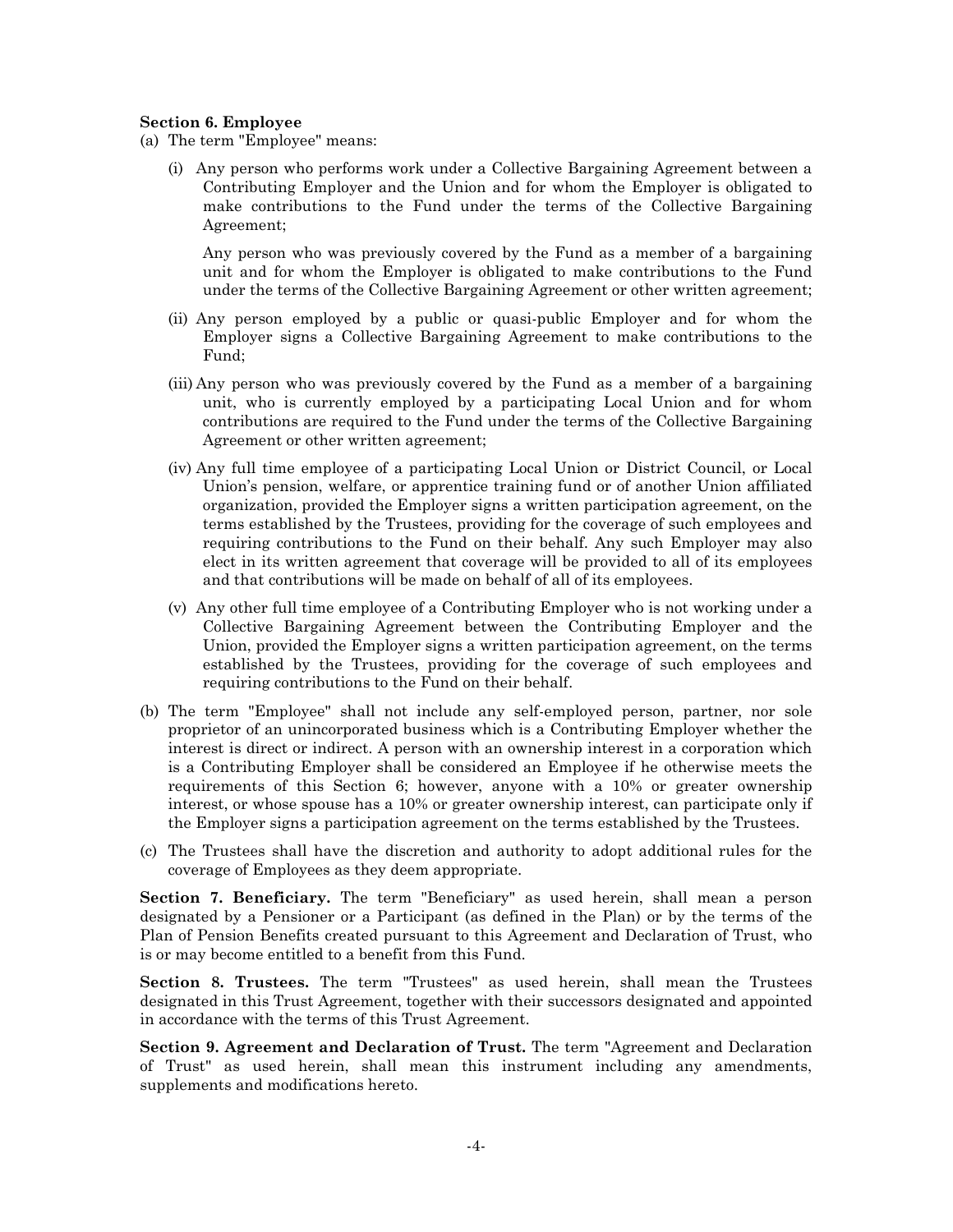**Section 10. Act.** The term "Act" as used herein, shall mean the Employee Retirement Income Security Act of 1974, any amendments as may from time to time be made and any regulations promulgated pursuant to the provisions of the Act.

**Section 11. Plan of Pension Benefits.** The term "Plan of Pension Benefits" as used herein, shall mean the Rules and Regulations of the National Pension Fund established by the Board of Trustees pursuant to this Agreement and Declaration of Trust and any amendments, modifications, extensions or renewal thereof.

**Section 12. Pension Trust Fund.** The term "Pension Trust Fund" or "Fund" or "Pension Fund" as used herein, shall mean the Trust Fund provided for in Collective Bargaining Agreements between Employers and the Union which is continued by this Restated Agreement and Declaration of Trust, and shall mean generally the monies, insurance policies and other things of value which comprise the corpus, income and additions to the Trust Fund.

# ARTICLE II

# **CONTINUATION OF THE PENSION FUND**

**Section 1. Continuation of the Pension Trust Fund.** There is hereby continued a Trust Fund, which, as of July 1, 2021, shall hereafter be known as the "United Association National Pension Fund" and which was, before that date, known as the Plumbers and Pipefitters National Pension Fund.

**Section 2. Composition of Pension Trust Fund.** This Trust Fund consists of (1) such sums of money as have been or shall be paid to the Pension Fund by the Employers as contributions required by Collective Bargaining Agreements or signed stipulations; (2) all investments made therewith, the proceeds thereof and the income therefrom; (3) all other contributions and payments to the Trustees from any source whatsoever to the extent permitted by law; and (4) supplies, property and other assets used by the Trustees in the administration of the Pension Fund.

**Section 3. Purpose of Trust Fund.** The Trust Fund continued hereby is for the purpose of providing (1) pension benefits and such other benefits as may be permitted by law under a plan of benefits adopted by the Trustees and (2) the means for financing the expenses of the Trustees in the operation and administration of the Pension Trust Fund, in accordance with this Agreement and Declaration of Trust. It is intended that this Trust be a multi-employer plan as that term is defined in Section 3(37) of the Act.

**Section 4. Irrevocable Purpose.** The Trust continued hereby shall constitute an irrevocable trust established for the exclusive benefit of employees, in accordance with Section 302(c) of the Labor Management Relations Act of 1947, as amended by Public Law 86-257, 1959, and in accordance with the Act.

# ARTICLE III

# **BOARD OF TRUSTEES**

**Section 1. Board of Trustees.** The operation and administration of the Pension Trust Fund shall be the responsibility of a Board of Trustees, composed of six (6) Trustees, three (3)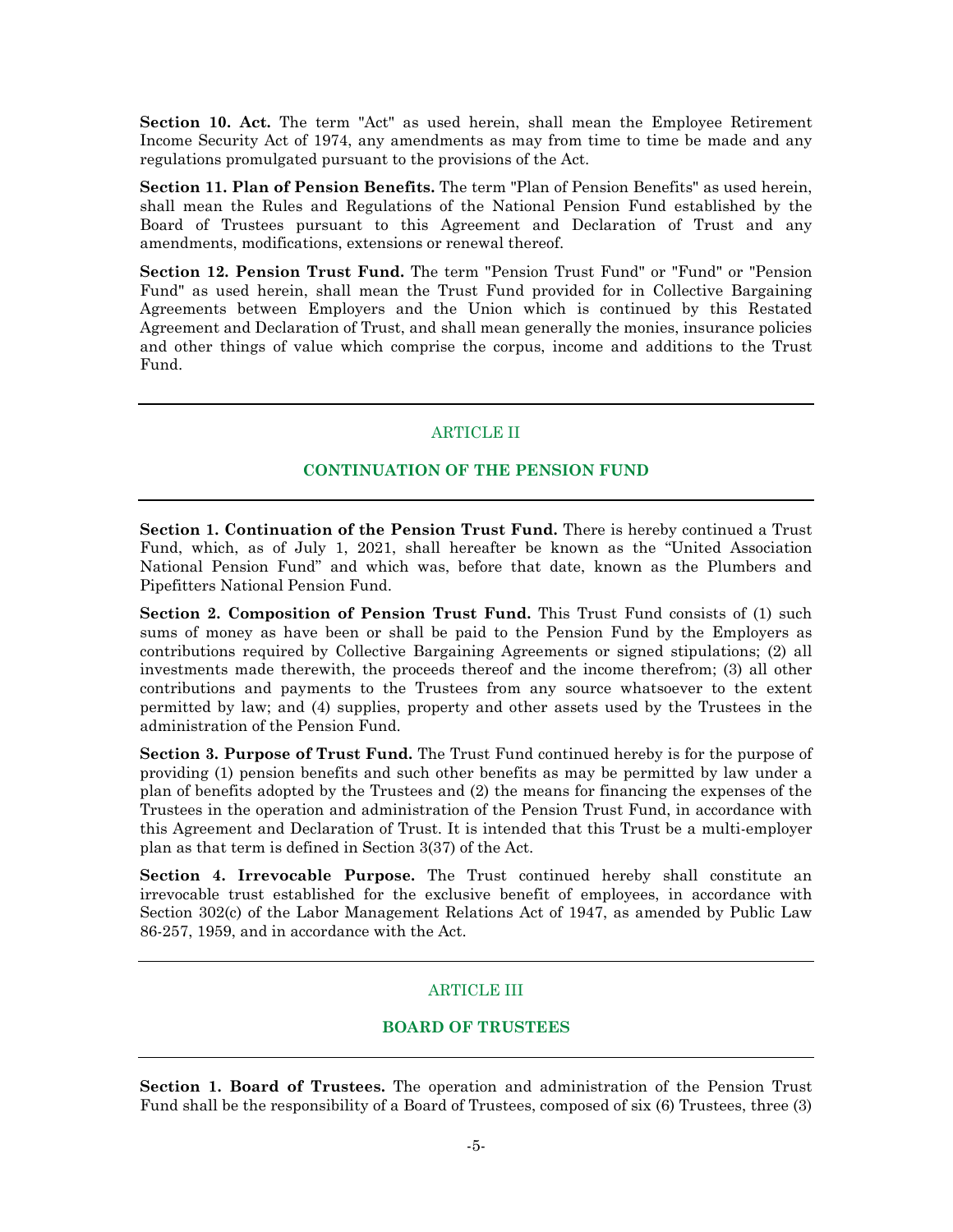of whom shall be Employer Trustees, and three (3) Union Trustees. The person who occupies the position of General President of the United Association may, at his option, serve as a Union Trustee. If the General President does not wish to serve as a Trustee, he shall appoint someone else in his place to serve as a Union Trustee. In addition, the General President of the United Association shall appoint all other Union Trustees. The number of Trustees may be increased from time to time but in no event shall there be more than five (5) Employer Trustees and five (5) Union Trustees. There may also be four (4) Alternate Trustees, two (2) to be appointed by the General President of the United Association and two (2) to be appointed by the Employer Trustees currently serving as such. The Alternate Trustees shall serve in the place and stead of any of the Trustees who are unable to attend regular or special meetings of the Board or who are temporarily incapacitated from serving. At or before such meeting, the Employer or Union Trustees may designate one or more of the Alternate Trustees to serve in the place and stead, respectively, of any absent or temporarily incapacitated Employer or Union Trustee. Six (6) Trustees so named and designated (or any one or more of the Alternate Trustees) shall constitute the Board of Trustees and shall administer the Fund contained herein unless a greater number of Trustees is designated.

**Section 2. Acceptance of Trusteeship.** A Trustee shall execute a written acceptance in a form satisfactory to the Trustees and consistent with the Act and thereby shall be deemed to have accepted the Trust created and established by this Trust Agreement and to have consented to act as Trustee and to have agreed to administer the Pension Trust Fund as provided herein. Such written

**Section 3. Designation or Termination of Trustees.** The Employer Trustees, by majority vote among themselves, may designate or terminate the designation of an Employer Trustee or Alternate by notifying the remaining Trustees in writing of their action. The Union Trustees and Alternates shall be designated or the designation terminated by the General President of the United Association, by notifying the remaining Trustees in writing. Any such designations or terminations shall be effective on the date of the filing of such designation or termination with the remaining Trustees.

**Section 4. Name.** The Trustees shall conduct the business of the Pension Trust Fund and execute all documents and instruments in the name of, as of July 1, 2021, the "United Association National Pension Fund," or, before that date, in the name of the "Plumbers and Pipefitters National Pension Fund".

**Section 5. Resignation and Replacement of Trustees.** A Trustee may resign and become and remain fully discharged from all further duty or responsibility hereunder upon giving thirty (30) days' notice in writing to the remaining Trustees and to the United Association if a Union Trustee, or such shorter notice as the remaining Trustees may accept as sufficient. The notice shall state the date on which such resignation shall take effect; and such resignation shall take effect on the date specified in the notice unless a successor Trustee shall have been appointed at an earlier date, in which event such resignation shall take effect immediately upon the appointment of such successor Trustee.

In the event of the termination of the designation of any Trustee, or in the event of the resignation, death, incapacity or the unwillingness of any of the Trustee to serve, a successor Trustee shall be designated in accordance with Section 3 of this Article. The remaining Trustees shall be notified of such designation by an instrument in writing.

Any successor Trustee designated as herein provided shall affix his signature to a certificate of acceptance of this Agreement and Declaration of Trust as provided in Section 2 of this Article, and shall, without further act, become vested with all the estate rights, powers, discretions and duties of his predecessor Trustee.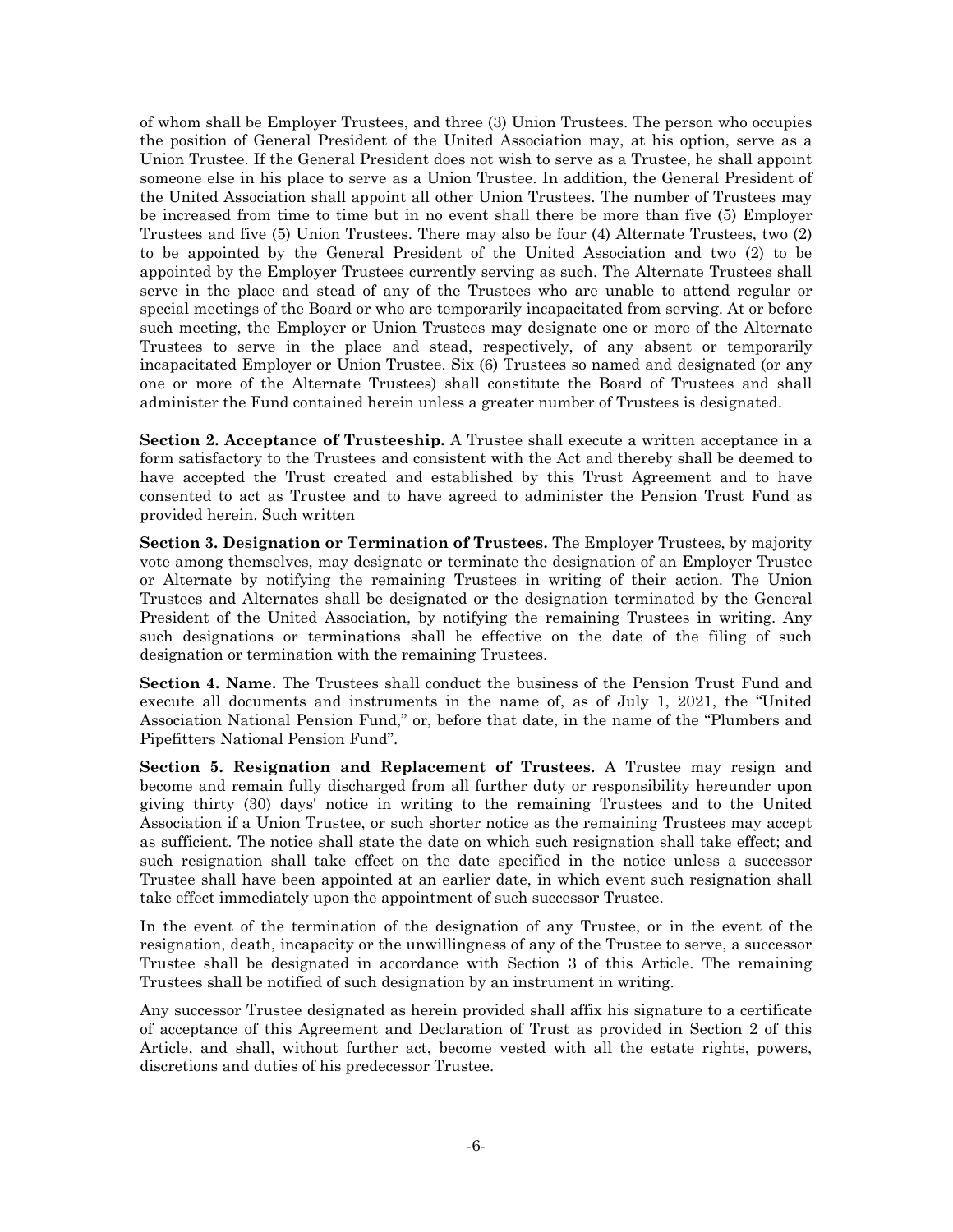Any retiring or terminated Trustee shall forthwith turn over to the remaining Trustees at the office of the Pension Fund any and all records, books, documents, monies and other property in his possession which are a part of the Pension Trust Fund and incident to the fulfillment of the Trustees' duties and responsibilities under this Agreement and Declaration of Trust.

The powers of the Trustees to act, as above provided in this Trust Agreement, shall not be impaired or limited in any way pending the designation of a successor Trustee to fill any vacancy.

**Section 6. Term of Trustees.** A Trustee shall continue to serve until his death, permanent incapacity, resignation, removal, or expiration of his term as established by the party designating the Trustee.

**Section 7. Payment of Trustees.** No Trustee shall receive compensation from the Fund for the performance of his duties as a Trustee except as may be allowed under the Act and as may be authorized by the remaining Trustees; however, each Trustee shall be reimbursed from the Fund for all reasonable and necessary expenses which he incurs in the performance of his duties as a Trustee. The Trustees shall establish the conditions for the payment of compensation (if any) and for the reimbursement of expenses.

## ARTICLE IV

#### **MEETINGS AND DECISIONS OF THE TRUSTEES**

**Section 1. Officers of the Trustees.** The Trustees shall select from among their number a Chairman, and a Co-Chairman. When the Chairman has been selected from the Union Trustees, the Co-Chairman shall be selected from the Employer Trustees or vice versa.

**Section 2. Meetings of the Trustees.** Section 2. Meetings of the Trustees. Regular meetings of the Trustees shall be held at such times and places as may be agreed upon by the Chairman and Co-Chairman. A regular meeting may be held by videoconference or telephone conference call if the Chairman and Co-Chairman agree that it is necessary to do so, and, in that case, the unanimity requirement of Section 3 shall not apply. Reasonable notice of the meetings shall be provided, except that meetings may be held at any time without notice if all the Trustees consent thereto in writing. Special meeting may be called by the Chairman and Co-Chairman or any four (4) Trustees upon five (5) days' written notice. The Trustees shall meet at least once each year and at such other times as they deem it necessary to transact their business.

**Section 3. Action of Trustees without Meeting.** Action by the Trustees may also be taken by them in writing, without a meeting, or by telephone conference call, or by wire, provided that in such cases, there shall be unanimous concurrence of all Trustees.

**Section 4. Quorum.** In all meetings of the Trustees, two (2) Trustees shall constitute a quorum for the transaction of business, provided there are at least one (1) Union Trustee present at such meetings and at least one (1) Employer Trustee present at such meetings. At all meetings, the Employer and the Union Trustees shall have equal voting strength.

**Section 5. Majority Vote of Trustees.** All action by Trustees shall be by majority decision of those voting. In the event an Employer Trustee(s) or a Union Trustee(s) is absent, and no alternate(s) have been appointed for a meeting, the remaining Union or Employer Trustees shall each have one and one-half (1 1/2) votes or three (3) votes, depending on the number of absent Trustees, but in no event shall either the Employer Trustees or the Union Trustees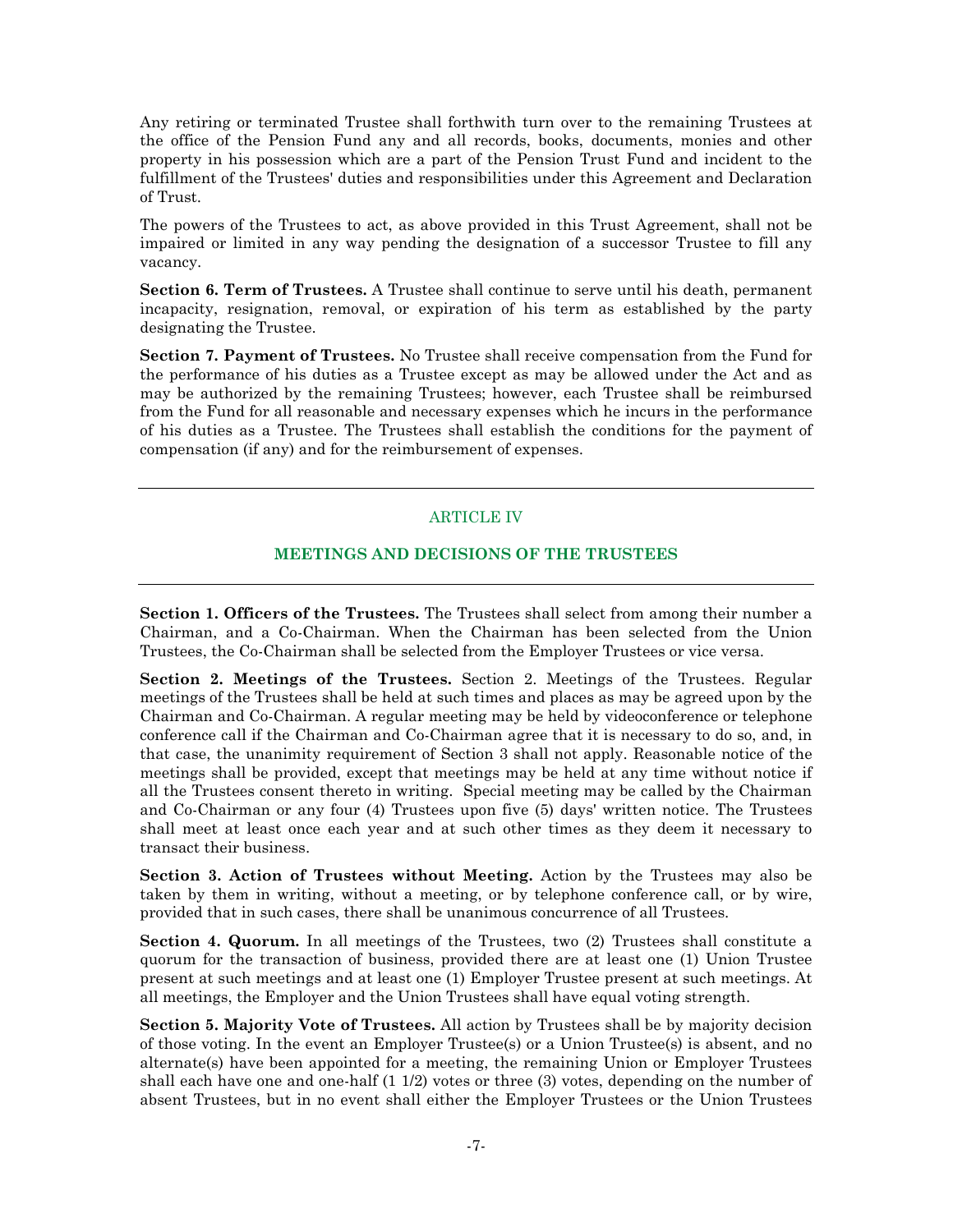have more than three (3) votes respectively. Such majority decision shall govern not only this Article but any portion of this Agreement and Declaration of trust which refers to action by the Trustees. In the event any matter presented for decision cannot be decided because of a tie vote or the lack of a quorum at two successive meetings, the matter shall be submitted to arbitration, as set forth in Article IX hereof.

**Section 6. Minutes of Meetings.** The Trustees or their designee shall keep minutes of all meetings, but such minutes need not be verbatim. Copies of the minutes shall be sent to all the Trustees and to such other persons as the Trustees may direct. Minutes of a meeting shall be reviewed and approved by the Trustees at the next meeting.

## ARTICLE V

## **POWERS AND DUTIES OF TRUSTEES**

**Section 1. Conduct of Trust Business.** The Trustees shall have authority to control and manage the operation and administration of the National Pension Fund and shall conduct the business and activities of the National Pension Fund in accordance with this Trust Agreement and applicable law. The Trustees shall hold, manage and protect the Trust Fund and collect the income therefrom and contributions thereto. The Trustees shall be the Named Fiduciary and the Administrator of the Pension Fund as those terms are defined in the Act. Except as provided in this Trust Agreement or as determined by the Trustees, all actions taken by the Trustees that are fiduciary or would otherwise be considered settlor actions, shall be considered fiduciary actions within the meaning of the Act.

### **Section 2. Use of the Trust Fund for Expenses and to Provide Benefits.**

- (a) The Trustees shall have the power and authority to use and apply the Trust Fund to pay or provide for the payment of all reasonable and necessary expenses (i) of collecting employer contributions and payments and other monies and property to which they may be entitled and (ii) of administering the affairs of this Trust, including the purchase or lease of premises, material, supplies and equipment (iii) of obtaining such legal, actuarial, investment, administrative, accounting, clerical and other assistance or employees as they may find necessary or appropriate, and (iv) of performing such other acts as the Trustees, in their sole discretion, find necessary or appropriate in the performance of their duties.
- (b) The Trustees shall have the power and authority to use and apply the Trust Fund to pay or provide for the payment of retirement and related benefits to eligible Employees and Beneficiaries in accordance with the terms, provisions and conditions of the Plan of Pension Benefits to be agreed upon by the Trustees pursuant to this Agreement and Declaration of Trust.

**Section 3. Construction and Determinations by Trustees.** Subject to the stated purposes of the National Pension Fund and the provisions of this Trust Agreement, the Trustees shall have full and exclusive authority to determine all questions of coverage and eligibility, methods of providing or arranging for benefits and all other related matters. They shall have full power to construe the provisions of this Agreement and Declaration of Trust and the Plan of Pension Benefits, and the terms used therein and any rules and regulations issued thereunder. Any such determination and any such construction adopted by the Trustees in good faith shall be binding upon the Union, the Employers, Employees and their Beneficiaries.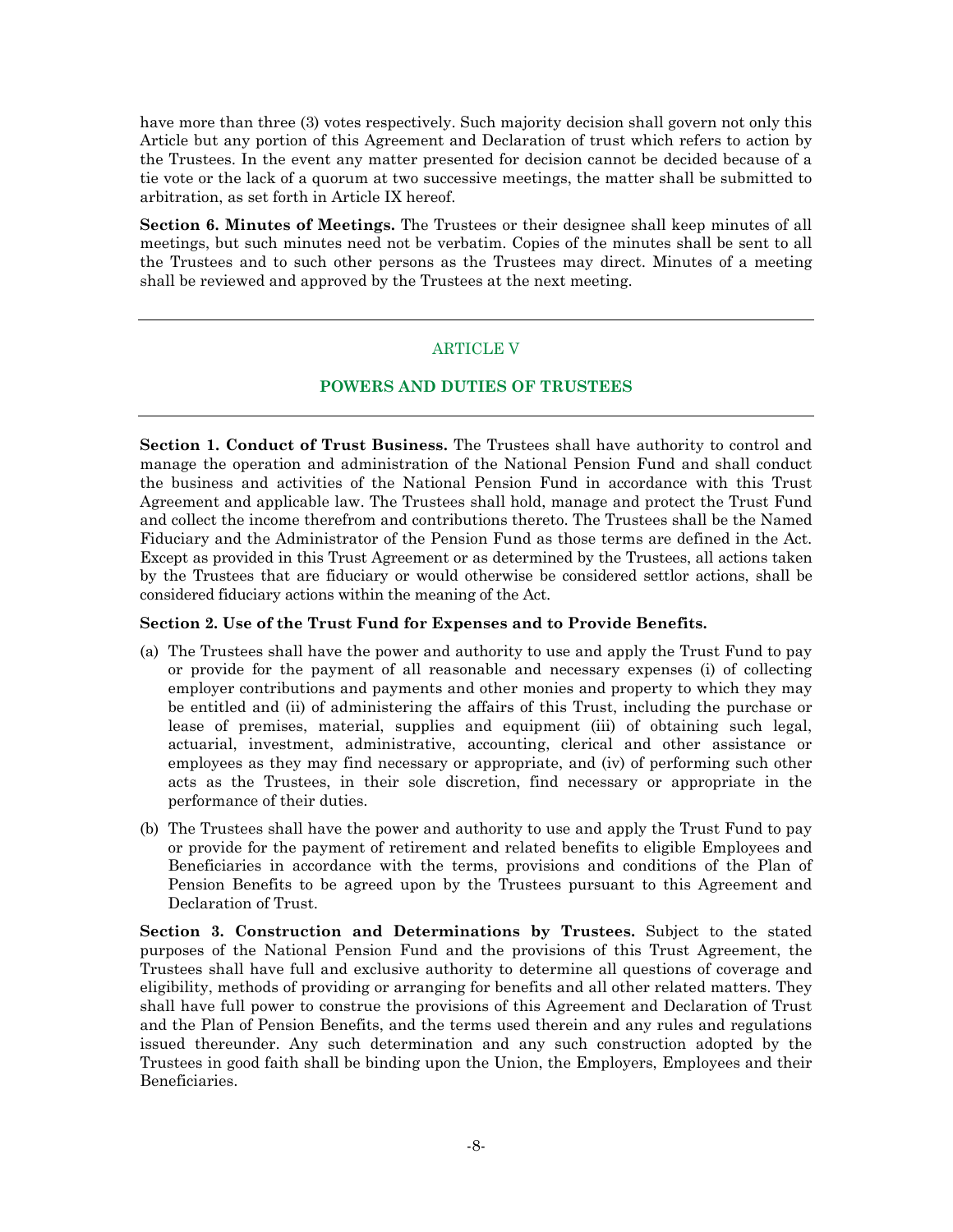**Section 4. General Powers.** The Trustees are hereby empowered, in addition to such other powers as are set forth herein or conferred by law, to:

- (a) demand, collect, receive and hold contributions and to take such steps as may be deemed necessary or desirable to collect contributions due the Trust Fund;
- (b) compromise, settle arbitrate and release claims or demands in favor of or against the Pension Trust Fund or the Trustees on such terms and conditions as the Trustees may deem advisable; commence or defend any legal, equitable or administrative proceedings brought in connection with Pension Trust Fund and represent the Pension Trust Fund in all such proceedings;
- (c) pay or provide for the payment of all reasonable and necessary expenses of collecting contributions and payments;
- (d) enter into any and all contracts and agreements for carrying out the terms of this Trust Agreement and the administration of the National Pension Fund;
- (e) enter into an investment contract or agreement with an insurance company or companies for the investment and reinvestment of assets of the Trust Fund;
- (f) enter into a group annuity contract or contracts and any agreements supplemental thereto, with an insurance company or companies for the purpose of investing all or a portion of the Fund held by them in Trust. Any such contract may provide that deposits thereunder be allocated to the insurance company's general account, or solely to one or more of its separate accounts maintained for the collective investment of the assets of qualified retirement plans, including but not limited to, a separate account, invested primarily in real property or any interest therein, or to the insurance company's general account and one or more of its separate accounts. The insurance company issuing such contract shall have the exclusive responsibility for the investment and management of any amounts held under such contract, and shall have all the powers with respect to the assets of the Fund held thereunder as the Trustees have with respect to the assets of the Fund held under this Agreement and Declaration of Trust;
- (g) invest, reinvest and have invested and reinvested all funds of this Pension Trust Fund, without distinction between principal and income, in any type of investment the Trustees deem prudent, including real estate. There shall be no limitation restricting investments in common stock to a percentage of the Pension Trust Fund or to a percentage of the total market value of the Fund. The Trustees shall have the authority, in respect to any stocks, bonds or other property, real or personal, held by them as Trustees, to exercise all such rights, powers and privileges as might be lawfully exercised by any person owning similar stocks, bonds or other property in his own right;
- (h) register securities or other Pension Trust Fund property in the name of the Pension Trust Fund or of the Trustees, or in the names of one or more nominees and to hold instruments in bearer form;
- (i) enter into and terminate agency or custody agreements with banks or trust companies chosen by them, under which said agreements the Trustees may turn over to said banks or trust companies a portion or all of the funds held by them in this Trust for safekeeping, investment or reinvestment, on such terms as the Trustees deem advisable;
- (j) enter into or terminate "Corporate Trust Agreements" with banks, on such terms as the Trustees deem advisable in their discretion, for custodian services and/or investment services, and to transfer the assets of the Fund to said banks;
- (k) commingle at their discretion, all or any portion of the assets of the Pension Trust Fund, with assets of other qualified employee benefit plans for the purpose of investment in, or through, investment trusts for employee benefit plans. Said investment may, at the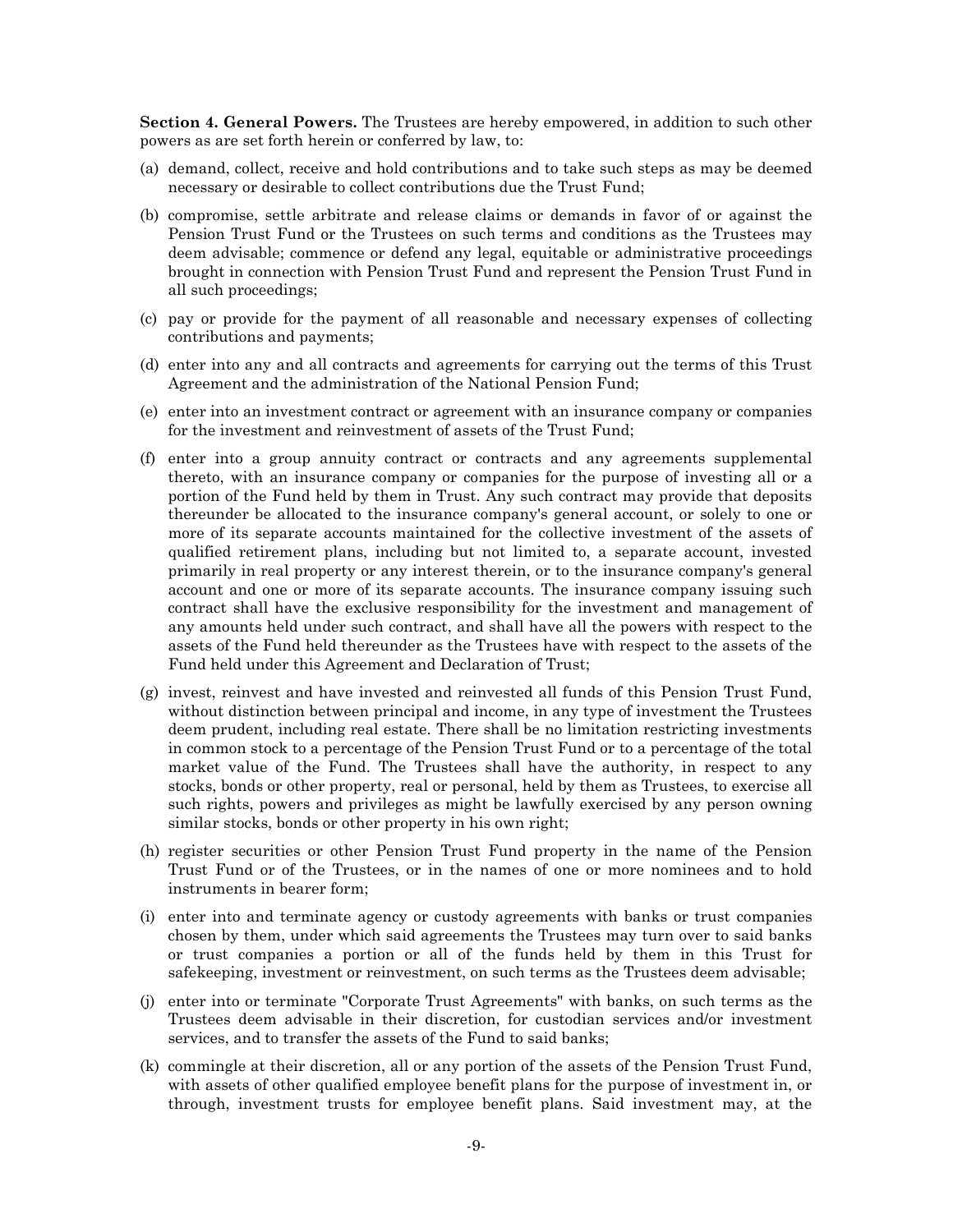Trustees' discretion, be in the equity and/or fixed income funds of such investment trust. To the extent of this Pension Trust Fund's participation in any investment trust, that investment trust shall constitute a part of this Agreement and Declaration of Trust;

- (l) sell, exchange, lease, convey, mortgage or dispose of any property, whether real or personal, at any time forming a part of the Pension Trust Fund upon such terms as they may deem proper, and to execute and deliver any and all instruments of conveyance, lease, mortgage and transfer in connection therewith;
- (m) pay or provide for the payment of all real and personal property taxes, income taxes and other taxes of any and all kinds levied or assessed under existing or future laws upon or in respect to the Pension Trust Fund or any money, property or securities forming a part thereof;
- (n) retain such portion of the monies of the Pension Trust Fund in cash balances as the Trustees may deem desirable, without any liability for interest thereon;
- (o) establish and accumulate as part of the Pension Trust Fund such reasonable reserve funds as the Trustees, in their sole discretion, deem necessary or desirable to carry out the purposes of such Pension Trust Fund;
- (p) allocate fiduciary responsibilities among the Trustees, or Committees of the Trustees, delegate fiduciary duties to persons other than Trustees and delegate Trustee responsibilities to an investment manager as provided in this Agreement and Declaration of Trust and in accordance with the requirements of the Act;
- (q) appoint an investment manager or managers, as that term is defined in the Act, and enter into an agreement with such investment manager, in accordance with the requirements of the Act, delegating to the investment manager the responsibility to control and manage, including the power to acquire and dispose of, such of the assets of the Pension Trust Fund as the Trustees may specify;
- (r) enter into an agreement or arrangement with other similar trust funds for the operation of a joint administrative office, which, shall administer the office or offices of the Pension Trust Fund, coordinate and administer the accounting, bookkeeping and clerical services, provide for the coordination of actuarial services furnished by the consulting actuary, prepare (in cooperation, where appropriate, with the consulting actuary and independent auditor) all reports and other documents to be prepared, filed or disseminated by or on behalf of the Pension Trust Fund in accordance with law, assist in the collection of contributions required to be paid to the Pension Trust Fund by Employers and perform such other duties and furnish such other services as may be assigned, delegated or directed or as may be contracted by or on behalf of the Trustees;
- (s) employ reputable and qualified investment consultants to assist the Trustees in exercising their investment powers and authority by reviewing the investment policy and types and kinds of investments made by the Trustees and/or the investment manager(s) and to contract for investment measurement services;
- (t) engage one or more independent qualified public accountants, one or more enrolled actuaries and qualified legal counsel to perform all services as may be required by applicable law and such other services as the Trustees may deem necessary;
- (u) pay or provide for the payment from the Trust Fund of all costs incurred in employing such professionals, consultants, and managers as the Trustees deem necessary and in accordance with this Trust Agreement and applicable law;
- (v) designate an agent for service of legal process for the Pension Trust Fund;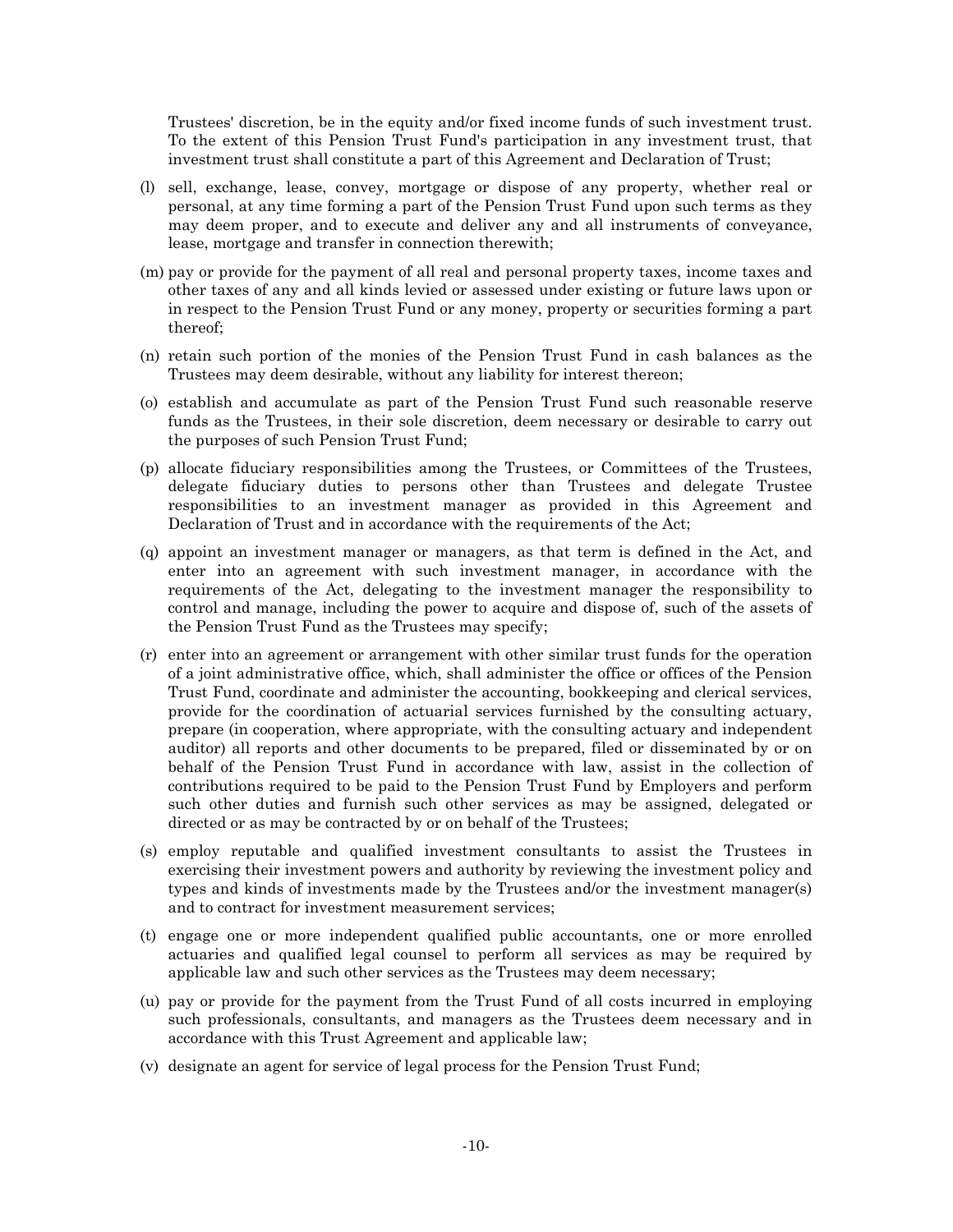- (w) obtain and maintain policies of insurance, to the extent permitted by law, to insure themselves, the Pension Trust Fund as such, as well as employees or agents of the Trustees and of the Pension Trust Fund, while engaged in business and related activities for and on behalf of the Pension Trust Fund (i) with respect to liability to others as a result of acts, errors or omissions of such Trustee or Trustees, employees or agents, respectively, and (ii) with respect to injuries received or property damage suffered by them. The cost of the premiums for such policies of insurance shall be paid out of the Pension Trust Fund to the extent permitted by the Act;
- (x) enter into reciprocal agreements (on such terms as the Trustees deem advisable), including retroactive reciprocal agreements, with trustees of other pension funds to permit employees covered hereby to receive pension credits in this Fund when working outside the geographical jurisdiction and/or trade jurisdiction covered by the Collective Bargaining Agreements, as defined herein, and to receive from other pension funds contributions made on behalf of such employees to the other funds; to disburse to other pension funds contributions received on behalf of employees not normally covered under this Pension Fund, to permit those employees to receive pension credits in their home funds;
- (y) merge or integrate other pension funds into or with this Pension Fund or to accept the transfer of all or a portion of the assets of another pension fund in accordance with the requirements of the Act; or, to merge or integrate this Pension Fund into or with other pension funds or to transfer all or a portion of the assets of this Pension Fund to other pension funds in accordance with the Act;
- (z) to invest the assets of the Fund and/or of the Plan in any common, collective or commingled trust fund, to the extent permitted by ERISA and other applicable law, and to direct the investment of assets of the Plan or of the Fund in deposits which bear a reasonable rate of interest. To the extent monies or other assets are transferred to such a collective trust in exchange for an interest in such a collective trust, the terms and conditions of the plan of such collective trust solely shall govern the investment duties, responsibilities and powers of the Trustees of such collective trust, and to the extent required by law, such terms, responsibilities and powers shall be part of this Trust Agreement;
- (aa) establish such rules and regulations necessary to effectuate the purposes of this Agreement and Declaration of Trust and not inconsistent with the terms hereof;
- (bb) do any and all acts, whether or not expressly authorized herein, which the Trustees may deem necessary to accomplish the general objective and purpose of enabling the Employees to obtain pension benefits.

**Section 5. Personal Liability.** No Trustee shall be liable or responsible for his own acts or for any acts or defaults of any other fiduciary or party in interest or any other person except to the extent liability is imposed by the Act.

The Trustees, to the extent permitted by the Act, shall incur no liability in acting upon any instrument, application, notice, request, signed letter, telegram or other paper or document believed by them to be genuine and to contain a true statement of facts, and to be signed by the proper person.

**Section 6. Reliance on Written Instruments and Professional Advice.** Any Trustee, to the extent permitted by the Act, may rely upon any instrument in writing purporting to have been signed by a majority of the Trustees or the Chairman and Co-Chairman as conclusive evidence of the fact that a majority of the Trustees have taken the action stated to have been taken in such instrument.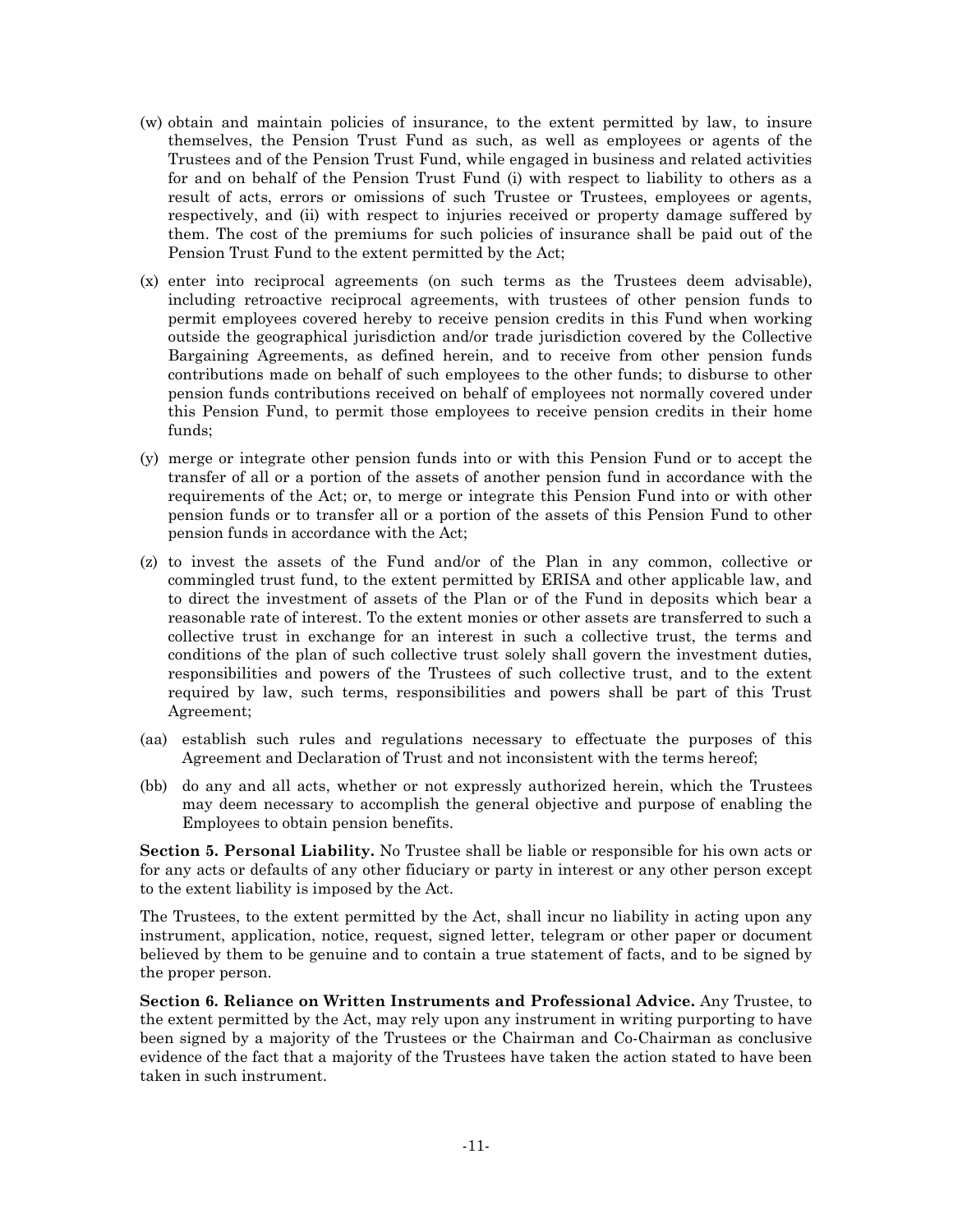The Trustees may, from time to time, consult with the Trust Fund's legal counsel, actuary and any other professionals, and to the extent permitted by the Act, the Trustees shall be protected in acting upon the advice of such professionals.

**Section 7. Reliance by Others.** No party dealing with the Trustees shall be obligated to see to the application of any funds or property of the Trust Fund to the stated Trust or to see that the terms of this Trust Agreement have been complied with or to inquire into the necessity or expediency of any act of the Trustees. Every instrument executed by the Trustees shall be conclusive evidence in favor of every person relying thereon that at the time of the execution of said instrument, the Trust was in full force and effect, that the instrument was executed in accordance with the terms and conditions of this Trust Agreement, and that the Trustees were duly authorized and empowered to execute the instrument.

**Section 8. Books of Account.** The Trustees shall cause to be kept true and accurate books of account and records of all transactions of the Pension Trust Fund which shall be open to the inspection of each of the Trustees at all times and which shall be audited annually or more often, and at such times as the Trustees deem appropriate by a certified public accountant selected by the Trustees. Such audits shall be available at all times for inspection by the Employers, the Union and the Employees or their Beneficiaries at the principal office of the Pension Trust Fund.

**Section 9. Surety Bonds.** The Trustees and any employees who are empowered and authorized to sign checks and handle monies of the Pension Trust Fund shall be bonded by a duly authorized surety company, qualified to write such bonds, in such amounts as may be determined from time to time by the Trustees. The Trustees may also bond such other employees of the Trust Fund as they deem necessary. The cost of the premiums of such bonds shall be paid out of the Pension Trust Fund. The bonds shall be in such amounts as required by applicable law.

**Section 10. Execution of Documents.** The Trustees may, in the course of conducting the business of the Pension Trust Fund, execute all instruments or documents or notices in the name of, as of July 1, 2021, the United Association National Pension Fund, or, before that date, in the name of the Plumbers and Pipefitters National Pension Fund. Such instruments shall be signed by the Chairman and Co-Chairman, or one or more Trustees authorized by resolution. All persons shall be fully protected in reliance that such instruments or documents or notices have been duly authorized and are binding on the Trustees and, as of July 1, 2021, the United Association National Pension Fund, or, before that date, the Plumbers and Pipefitters National Pension Fund.

# ARTICLE VI

# **CONTRIBUTIONS TO THE PENSION TRUST FUND**

**Section 1. Contributions Held in Trust.** The Trustees declare that they will receive and hold the contributions herein provided for or any other money, income, rebate, dividend or return of premium or property which may be entrusted to them, as Trustees hereunder, with the powers and duties and for the uses, purposes and trusts set forth in this Agreement and Declaration of Trust.

Neither the Union, the Employer, Employees, or their Beneficiaries shall have any right, title or interest in or to the Trust Fund or any part thereof except as required by law.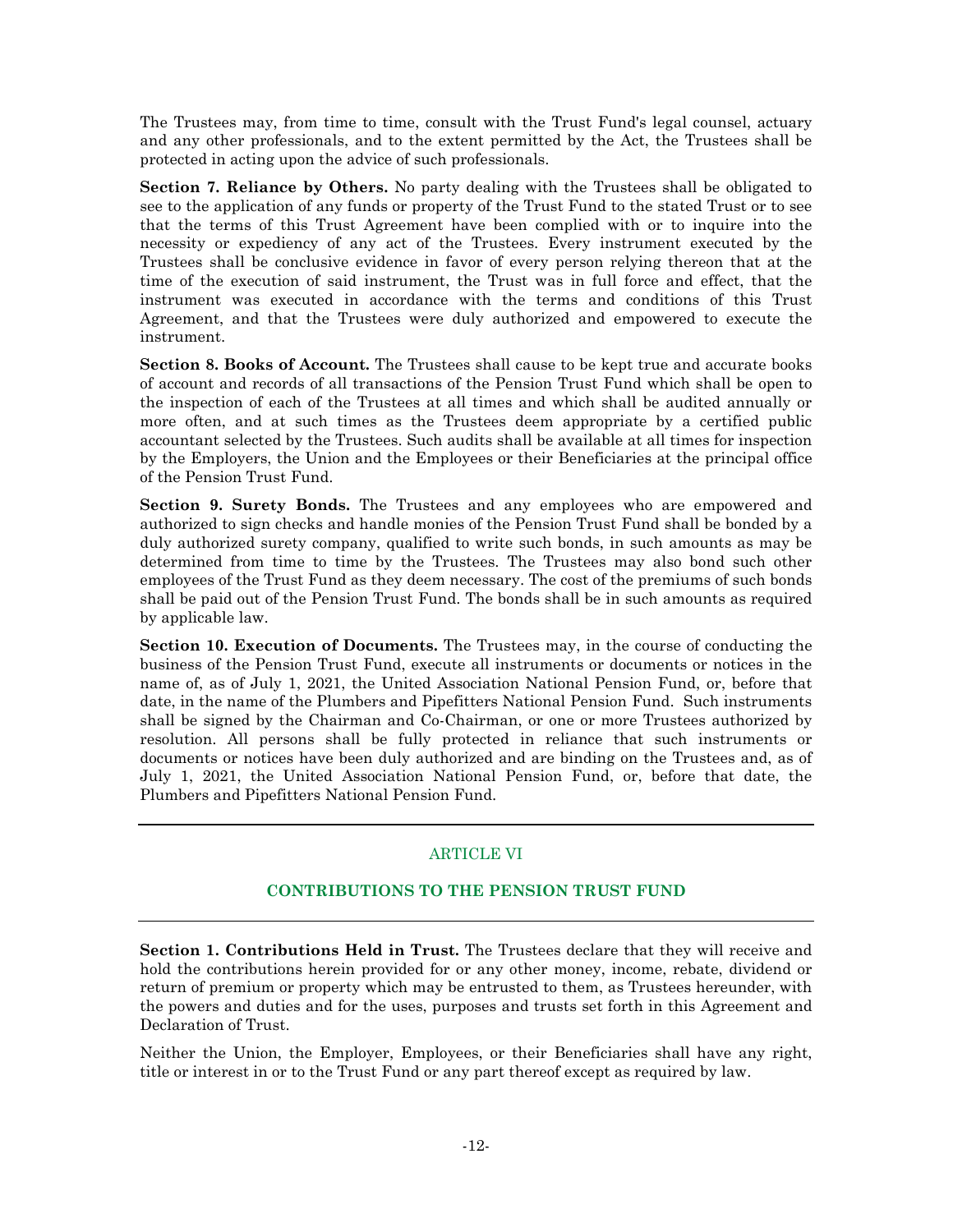**Section 2. Encumbrance of Benefits.** The National Pension Fund shall constitute an irrevocable trust for the sole and exclusive benefit of Employees and their Beneficiaries entitled to benefits under the Plan of Pension Benefits. All the benefits, monies or property shall be free from the interference and control of any creditor, and no benefits shall be subject to any assignment or other anticipation, nor to seizure or to sale under any legal, equitable or any other process; and in the event that any claim of benefit shall, because of any debt incurred by or resulting from any other claim or liability against any Employee, or Beneficiary, by reason of any sale, assignment, transfer, encumbrance, anticipation or other disposition made or attempted by said Employee or Beneficiary, or by reason of any seizure or sale or attempted sale under any legal, equitable or other process, or in any suit or proceeding become payable, or be liable to become payable to any person other than the Employee or Beneficiary for whom the same is intended, as provided herein, pursuant hereto, the Trustees shall have power to withhold payment of such benefit to such Employee or Beneficiary until such assignment, transfer, encumbrance, anticipation or other disposition, writ, or legal process is canceled or withdrawn in such manner as shall be satisfactory to the Trustees. Until so canceled or withdrawn, the Trustees shall have the right to use and apply the benefits as to the Trustees may seem best, directly for the support and maintenance of such Employee or Beneficiary.

The Employers' contributions to be paid into the Pension Trust Fund shall not constitute or be deemed wages due to Employees nor shall the Pension Trust Fund be liable for or subject to the debts, contracts or liabilities of the Union, the Employers, or Employees.

No Employee shall have the right to receive any part of the contributions made to this Pension Trust Fund, except as provided by the Plan of Pension Benefits.

**Section 3. Rate of Contributions.** The Employer shall pay to the Trustees the amount of money as established and provided for in Collective Bargaining Agreements or signed stipulations between Employers and the Union.

**Section 4. Mode of Payment and Report on Contributions.** All contributions required by Collective Bargaining Agreements and signed stipulations shall be paid to the Trustees and shall be in the manner and form determined by the Trustees. The Employers shall make all reports on contributions required by the Trustees in the performance of their duties under this Agreement and Declaration of Trust. The Trustees may, at any time, designate a qualified representative to conduct an audit of the payroll and wage records of any Employer to permit the Trustees to determine whether such Employer is making full payment to the Trustees in the amounts required by a Collective Bargaining Agreement or signed stipulation. Any data or information furnished to the Trustees by an Employer or by the Union shall be held confidential and may not be disclosed by the Trustees to any third person, unless the Trustees shall decide that such disclosure is necessary for the proper administration of the Fund.

**Section 5. Default in Payment.** Each Employer shall be responsible only for making contributions that it is obligated to make, on behalf of its Employees, pursuant to its Collective Bargaining Agreement or signed stipulation except as may be provided in this Agreement and Declaration of Trust or by the Act. Non-payment by an Employer of any contributions when due shall not relieve any other Employer of his obligation to make payments, nor shall non-payment by one Employer of any contribution when due impose upon any other Employer, Employer Association, or the Union any obligation with respect to such payments.

Insofar as payments by the individual Employer to the Fund are concerned, time is of essence. Regular and prompt payment of amounts due by individual Employers to this Fund is essential for the maintenance of the Fund, and it would be extremely difficult if not impracticable to fix the actual expense and damage to the Fund and to the pension program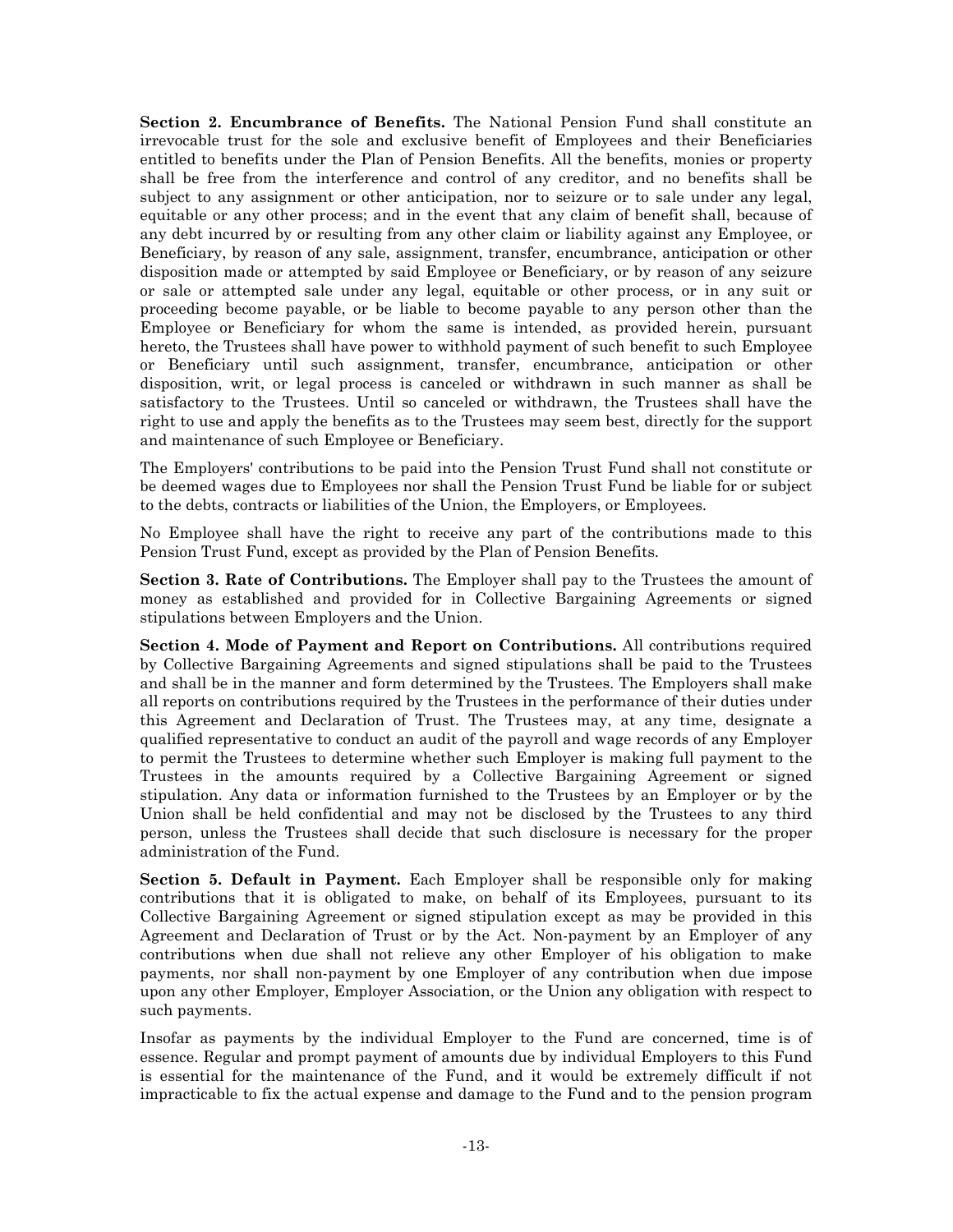provided by the Fund which will result from the failure of an individual Employer to make such monthly payments in full within the time period. Therefore, payments, together with the completed reporting forms, are due on the twentieth (20th) day following the end of each calendar month, or if earlier, on the date provided for in the Collective Bargaining Agreement. An employer shall be considered delinquent if the employer has failed to pay the amounts due when such amounts become due and payable. The Trustees may assess liquidated damages against any delinquent employer in the amount of 10% of the amount due if payment is not received by the due date. Any assessed liquidated damages may be added to and become a part of the amount due. The Trustees may also require any delinquent employer to pay interest at a rate up to 18% per annum, on the amount due from the date of delinquency until the date of payment. The Trustees may adopt reasonable rules and regulations to enforce the collection of delinquent contributions, including the assessment and collection of liquidated damages and interest and including the adoption of special rules applicable to Employers who are repeatedly delinquent.

The Trustees shall have the power to take any action to enforce the payment of contributions, liquidated damages, interest and other amounts due, including, but not limited to the institution of or intervention in any legal, equitable, or administrative proceedings. All reasonable expenses incurred by the Fund in enforcing the payment of contributions, liquidated damages, interest, and other amounts due, including but not limited to reasonable attorneys' fees, accountants' fees, and court costs may be added to the obligation of the defaulting Employer in addition to the other amounts due. The employer agrees that such sums shall be included in any judgment issued by a court. The Trustees shall have authority to settle or compromise any claims, suits or legal actions for less than the full amount due when in their discretion they deem it in the best interest of the Fund.

**Section 6. Projection of Delinquency.** Where an Employer is two or more months delinquent in making the contributions required on behalf of his Employees and has failed to submit regular documents showing the Employees who worked for the Employer and the hours worked, the Trustees may project as the amount of the delinquency (a) the average of the monthly payments actually made by the Employer for the last three (3) months for which the payments were made, or (b) the average of monthly payments made by the Employers for the last twelve (12) months for which payments were made, or (c) the average of the monthly payment documented by the remittance reports submitted by the Employer without payments for the last three (3) months, or (d) the average of the monthly payment documented by remittance reports submitted by the Employer without payments for the last twelve (12) months, or (e) the average monthly contributions determined by (i) certified payroll records required under any applicable federal, state or local law or (ii) an audit of the payroll and wage records of an Employer conducted under Section 4 of this Article, or (f) the number of Employees employed by the Employer under the Collective Bargaining Agreement as determined by the Union multiplied by the contribution rate multiplied by workweek established in the Collective Bargaining Agreement. Such projections of delinquency may be made in lieu of demand for production of payroll documents, or upon failure to furnish such documents, in lieu of an audit. The projection may be used as a determination of payments due for each delinquent month, and may be used for purposes of any lawsuit, and no other proof need be furnished by the Trustees to any court or arbitrator to compute the total payments due from the Employer for all delinquent months, exclusive of liquidated damages, interest, attorneys' fees and other costs set out in this Article. This provision shall not, however, limit the Trustees from seeking a greater amount than the projected delinquency if a greater amount is shown to be owed.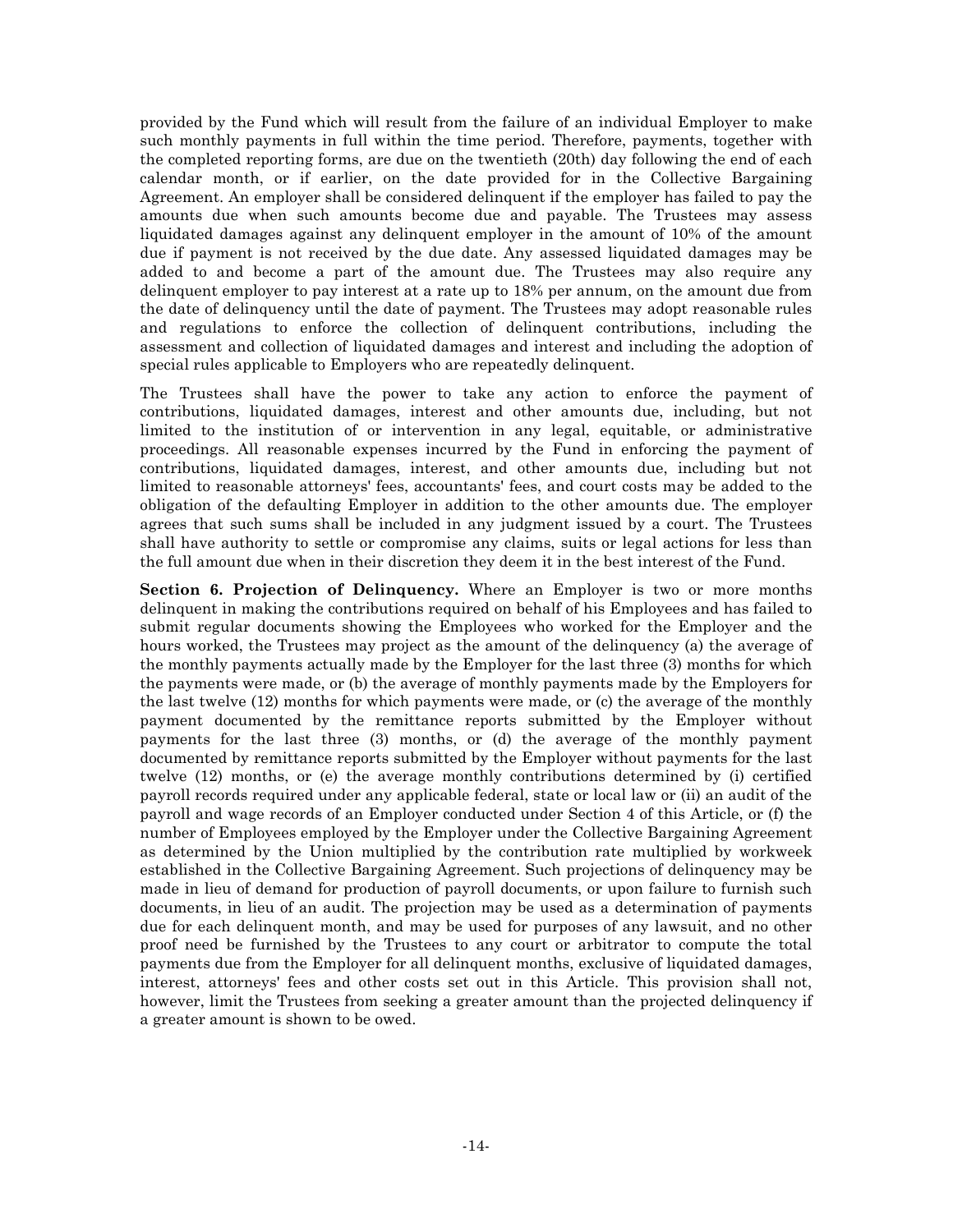## ARTICLE VII

## **PLAN OF PENSION BENEFITS**

**Section 1. Benefits.** The Trustees shall have full discretion and authority to adopt a Plan of Pension Benefits which sets forth eligibility requirements, type, amount and duration of benefits that are to be provided equally and without discrimination to eligible Employees, based on what the Trustees determine to be within the financial limitations of the Pension Trust Fund provided, however, that no benefits, other than pension, annuity, severance and related benefits, may be provided for or paid under this Agreement.

**Section 2. Eligibility Requirements for Benefits.** The Trustees shall have full discretion and authority to determine questions of eligibility requirements for benefits and duration of benefits and to adopt rules and regulations setting forth same, which shall be binding on the Employers, Employees, their Beneficiaries and dependents and any other persons making claims.

**Section 3. Written Plan of Benefits.** The detailed basis on which payment of benefits is to be made, pursuant to this Trust Agreement shall be set forth in the Plan of Pension Benefits. Such Plan of Pension Benefits shall be subject to change or modification by the Trustees from time to time as they may, in their discretion, determine provided, however, that no such change or modification that increases the past service and/or future service benefits or involves a change in the eligibility requirements for participation in the Plan of Pension Benefits or in the eligibility requirements for any benefit under the Plan of Pension Benefits shall be adopted except by a resolution adopted by a majority vote of all members of the Board of Trustees, following advice by the actuarial consulting company to the Board of Trustees that any such change or modification is actuarially within the financial limitations of the Pension Trust Fund.

The Board of Trustees shall reduce the benefits when and to the extent that they are advised by the actuary that it is necessary to make any such reduction in order to stay within the financial limitations of the National Pension Fund.

Any change in or modification of the Plan of Pension Benefits made by the Board of Trustees shall be set forth in writing by the Trustees, with notice to the Employers and the Union.

**Section 4. Internal Revenue Service and Labor Department Approval.** The Trust and the Plan of Pension Benefits adopted by the Trustees shall be such as will qualify for approval by the Internal Revenue Service, United States Treasury Department, and will continue as a qualified Trust and Plan so as to ensure that the Employer contributions to the National Pension Fund are proper deductions for income tax purposes. In addition, the Plan of Pension Benefits adopted by the Trustees shall be such that will qualify for approval by the Department of Labor as required by applicable law. It is the intention of the Trustees to be in full compliance with all requirements of the Internal Revenue Code and the Act. The Trustees are authorized to make whatever applications are necessary with the Internal Revenue Service and Department of Labor to receive and maintain approval of the Trust and Plan of Pension Benefits.

**Section 5. Limitation of Employer's and Union's Obligations.** Neither any Employer nor the Union shall have any responsibility for the payment of any benefit under the Plan of Pension Benefits. The obligation of each Employer under the Plan shall be a several one and shall be limited, except as required by the Act, to paying into the Pension Trust Fund the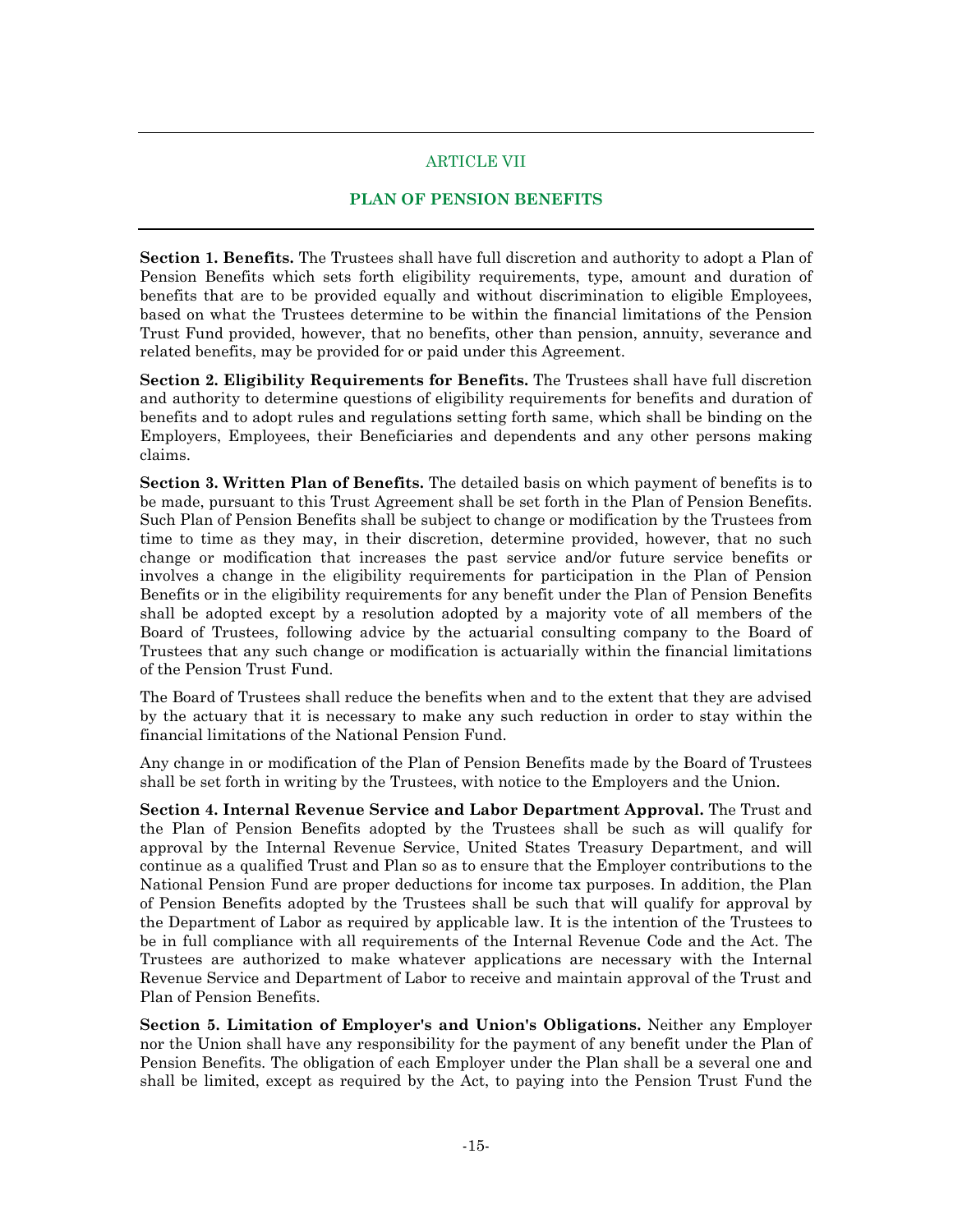contributions that it is obligated to make on behalf of its Employees under the provisions of its Collective Bargaining Agreement or signed stipulation.

## ARTICLE VIII

#### **CONTROVERSIES AND DISPUTES**

**Section 1. Reliance on Records.** In any controversy, claim, demand, suit at law or other proceeding between any Employer, Beneficiary or any other person and the Trustees, the Trustees shall be entitled to rely to the extent permitted by the Act, upon any facts appearing in the records of the Trustees, any instruments on file with the Trustees, with the Union or with the Employers, any facts certified to the Trustees by the Union or the Employers, and any facts which are of public record and any other evidence pertinent to the issue involved.

**Section 2. Submission to Trustees.** All questions or controversies, of whatsoever character, arising in any manner or between any parties or persons in connection with the Pension Trust Fund or the operation thereof, whether as to any claim for any benefits preferred by an Employee, Beneficiary or any other person, or whether as to the construction of the language or meaning of the rules and regulations adopted by the Trustees or this Trust Agreement, or as to any writing, decision, instrument or accounts in connection with the operation of the Pension Trust Fund or otherwise, shall be submitted to the Trustees, and the decision of the Trustees shall be binding upon all persons dealing with the Pension Trust Fund or claiming benefits thereunder.

**Section 3. Settling Disputes.** The Trustees may in their sole discretion compromise or settle any claim or controversy in such manner as they think best, and any majority decision made by the Trustees in compromise or settlement of a claim or controversy, or any compromise or settlement agreement entered into by the Trustees, shall be conclusive and binding on all parties interested in this Trust.

**Section 4. Withholding Payments.** In the event any question or dispute shall arise as to the proper person or persons to whom any payments shall be made hereunder, the Trustees may withhold such payment until there shall have been made an adjudication of such question or dispute which, in the Trustees' sole judgment is satisfactory to them or until the Trustees shall have been fully protected against loss by means of such indemnification agreement or bond as they, in their sole judgment determine to be adequate.

# ARTICLE IX

# **ARBITRATION**

**Section 1. Application of this Article.** In the event the Trustees cannot decide any matter, issue or dispute because of a tie vote, or the lack of a quorum at two (2) successive regular or special meetings of the Trustees, then, in either such event, the Employer Trustees and the Union Trustees will attempt to agree upon the designation of an impartial umpire to decide the dispute. If, within ten (10) days after the occurrence of either of the two events referred to above no impartial arbitrator is agreed upon, any three Trustees may petition the United States District Court for the District of Columbia to appoint an impartial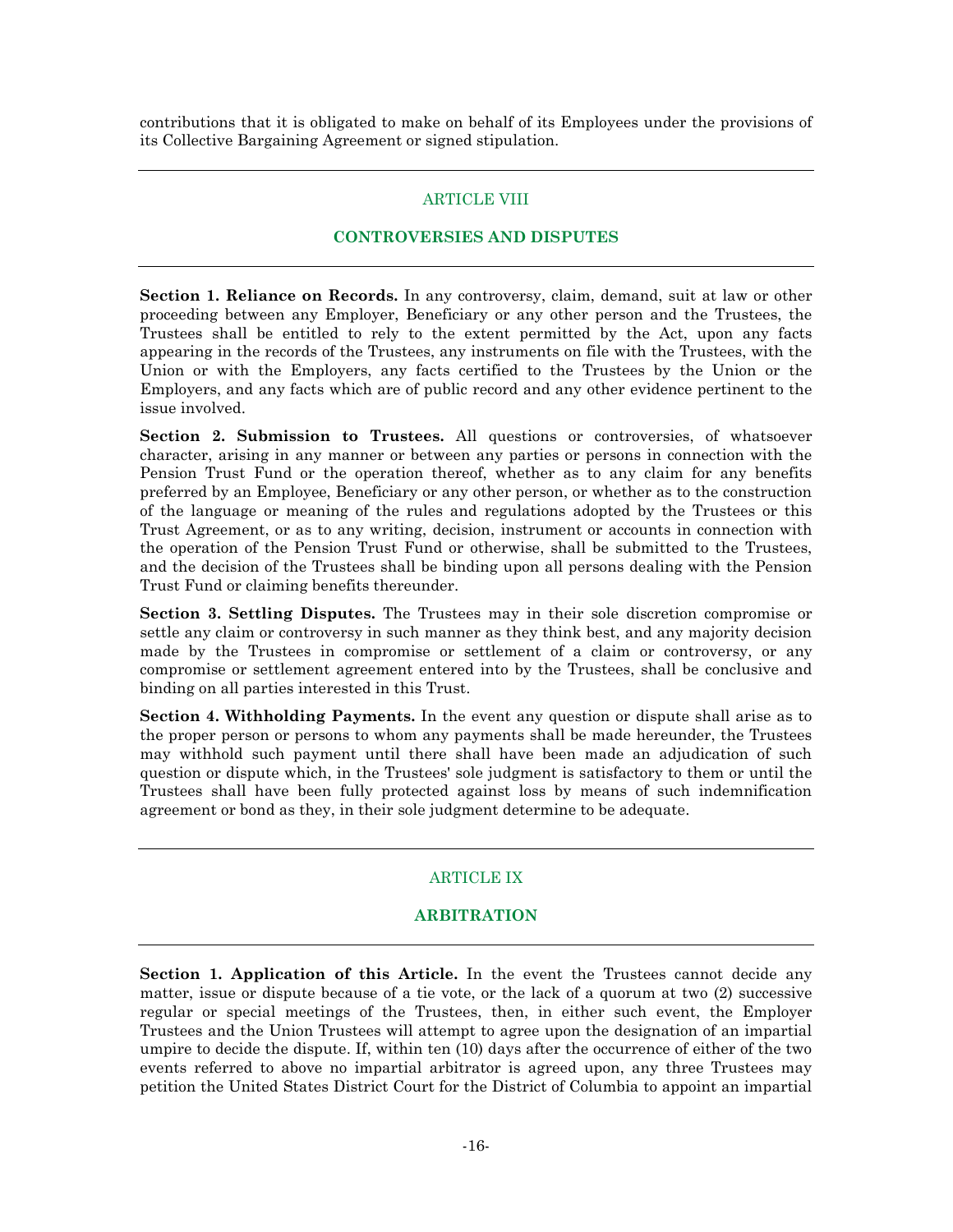umpire. The decision of the impartial umpire so agreed upon or appointed shall be final and binding on all parties and persons concerned.

**Section 2. Expenses of Arbitration.** All reasonable and necessary costs and expenses incidental to the proceedings before the impartial umpire, including the fee, if any, of the impartial umpire and attorneys' fees incurred by any Trustee in connection with such dispute, shall be a proper charge against the Trust Fund and the Trustees are authorized and directed to pay such charges.

## ARTICLE X

#### **EXECUTION OF AGREEMENT AND DECLARATION OF TRUST**

**Section 1. Counterparts.** This Agreement and Declaration of Trust may be executed in one or more counterparts. The signature of a party on any counterpart shall be sufficient evidence of his execution thereof.

**Section 2. Written Instruments.** Other Employers, as defined in Article 1, Section 5, may adopt and become a party to this Agreement and Declaration of Trust by executing a Collective Bargaining Agreement or signed stipulation, wherein the Employer agrees to participate in the Pension Trust Fund pursuant to the terms of this Agreement and Declaration of Trust.

#### ARTICLE XI

### **AMENDMENT TO AGREEMENT AND DECLARATION OF TRUST**

**Section 1. Amendment by Trustees.** The provisions of this Agreement and Declaration of Trust may be amended to any extent and at any time by an instrument in writing, adopted by majority vote of the Trustees. Whenever any amendment is made a copy thereof shall be distributed to all Trustees. The Trustees shall have the power to establish the effective date of any amendment. It is expressly understood and agreed that no amendment shall direct any of the trust estate then in the hands of the Trustees from the purposes and objects of the Pension Trust Fund.

**Section 2. Retroactive Effect.** Any Amendment may have retroactive effect.

#### ARTICLE XII

#### **TERMINATION OF TRUST**

**Section 1. By the Trustees.** This Agreement and Declaration of Trust may be terminated by an instrument in writing, executed by the Trustees upon the happening of any one or more of the following events:

(a) If the Trust Fund is in the opinion of the Trustees, inadequate to carry out the intent and purpose of this Trust Agreement, or is inadequate to meet the payments due or to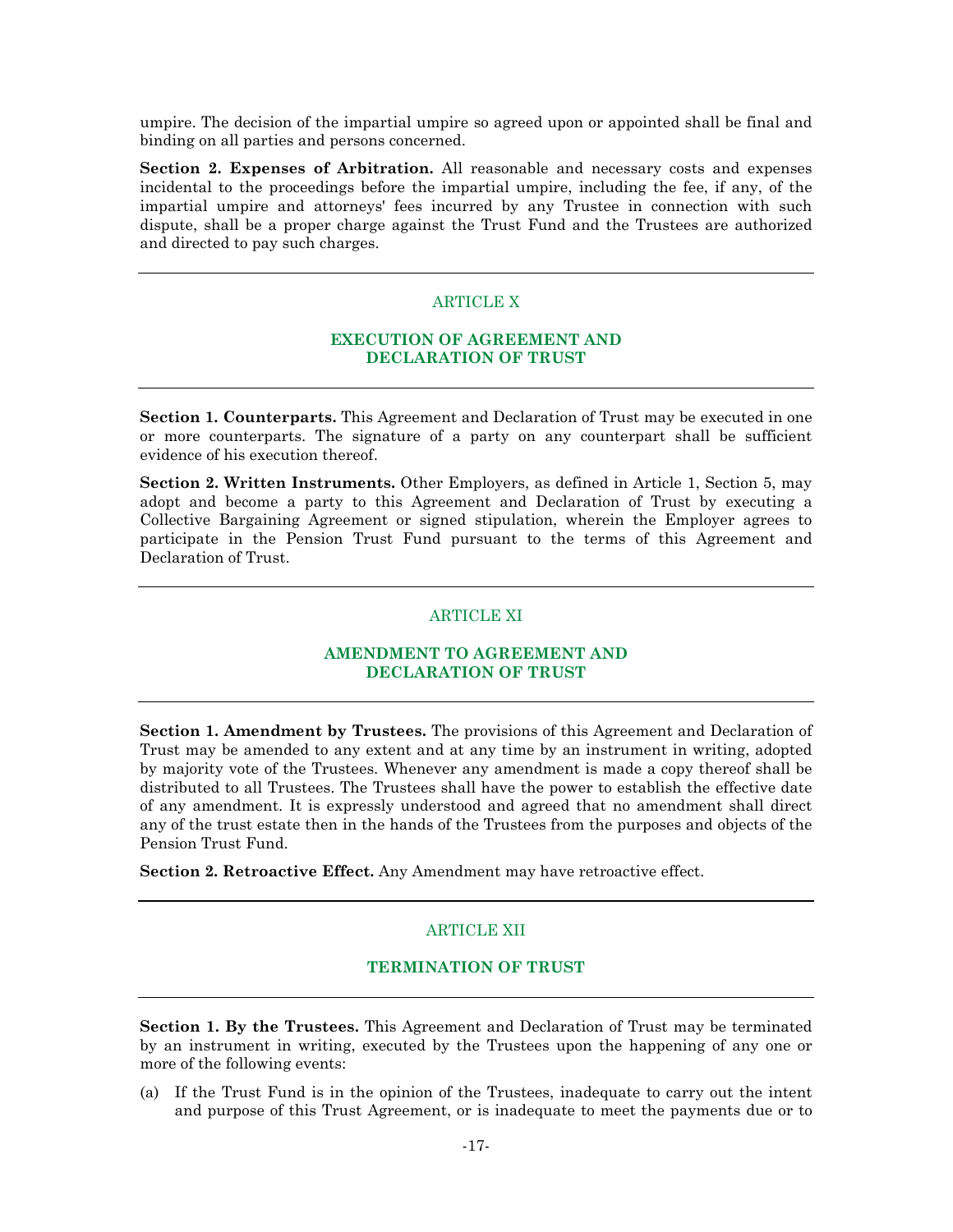become due under this Trust Agreement and under the Plan of Pension Benefits to Employees and Beneficiaries;

- (b) If there are no individuals living who can qualify as Employees or Beneficiaries hereunder;
- (c) When the Trustees determine in their discretion that there is no longer in force and effect a substantial number of Collective Bargaining Agreements or signed stipulations requiring contributions to the Pension Trust Fund.

**Section 2. Procedure on Termination.** In the event of the termination of this Agreement and Declaration of Trust, the Trustees shall:

- (a) make provision out of the Trust fund for the payment of expenses incurred up to the date of termination of the Trust and the expenses incidental to such termination;
- (b) arrange for a final audit and report of their transactions and accounts for the purpose of termination of their Trusteeship;
- (c) give any notice and prepare and file any reports which may be required by law; and
- (d) apply the Pension Trust Fund in accordance with the provisions of the Plan of Pension Benefits.

No part of the corpus or income of the Pension Trust Fund shall be used for or diverted to purposes other than for the exclusive benefit of the Employees and their Beneficiaries or the administration expenses of the Pension Trust Fund. Under no circumstances shall any portion of the Pension Trust Fund, either directly or indirectly, revert or accrue to the benefit of any contributing Employer, or the Union.

**Section 3. Notification of Termination.** Upon termination of the Pension Trust Fund, in accordance with this Article, the Trustees shall forthwith notify the Union, Employers, and all other interested parties. The Trustees shall continue as Trustees for the purpose of winding up the affairs of the Pension Trust Fund.

### ARTICLE XIII

### **MISCELLANEOUS PROVISIONS**

**Section 1. Termination of Individual Employers.** An Employer shall cease to be an Employer within the meaning of this Agreement and Declaration of Trust when he is no longer contractually obligated, pursuant to a Collective Bargaining Agreement or a signed stipulation, to make contributions to this Pension Trust Fund or when the Trustees determine, in accordance with the Plan of Benefits, that his participation as a contributing Employer shall terminate.

**Section 2. Vested Rights.** No Employee or any person claiming by or through an Employee shall have any right, title or interest in or to the Pension Trust Fund, or any part thereof, except as may be specifically determined by the Trustees in conformance with the Act.

**Section 3. Situs.** This Agreement and Declaration of Trust is accepted by the Trustees in the District of Columbia and such place shall be deemed the situs of the Pension Trust Fund continued hereunder. All questions pertaining to validity, construction and administration shall be determined in accordance with the laws of the United States and of the District of Columbia.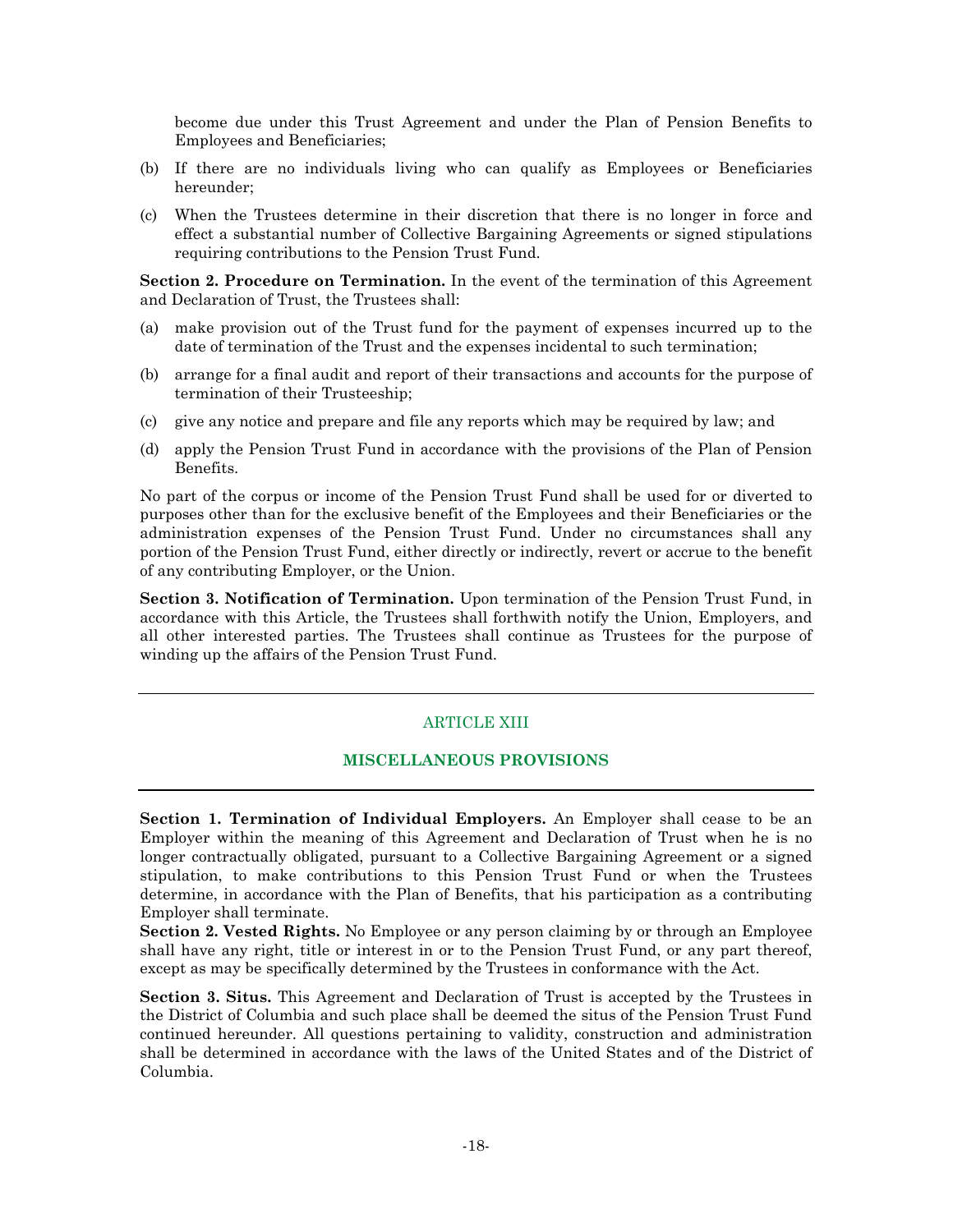**Section 4. Construction of Terms.** Wherever any words are used in this Agreement and Declaration of Trust in the masculine gender, they shall be construed as though they were also used in the feminine gender or neuter gender, in all situations where they would so apply. Wherever any words are used in this Agreement and Declaration of Trust in the singular form, they shall be construed as though they were also used in the plural form in all situations where they would so apply. Wherever any words are used in this Agreement and Declaration of Trust in the plural form, they shall be construed as though they were also used in the singular form in all situations where they would so apply.

**Section 5. Certification of Trustees' Action.** The Chairman and Co-Chairman of the Trustees may execute any certificate of document jointly, on behalf of the Trustees, and such execution shall be deemed execution by all the Trustees. All persons having dealing with the Pension Trust Fund, or with the Trustees, shall be fully protected in reliance placed upon such duly executed document.

**Section 6. Notice.** Any notice required to be given to the Trustees or any one or more of them pursuant to any provision of this Trust Agreement shall be deemed to have been given if mailed to such Trustee or Trustees at the last known address of the Trustee.

**Section 7. Severability.** Should any provision in this Agreement and Declaration of Trust, Plan of Pension Benefits or rules and regulations adopted thereunder, or in any Collective Bargaining Agreement, be deemed or held to be unlawful or invalid for any reason, such facts shall not adversely affect the provisions herein and therein contained, unless such illegality should make impossible or impractical the functioning of the Pension Trust Fund and the Plan of Pension Benefits, and in such case, the appropriate parties shall immediately adopt a new provision to take the place of the illegal or invalid provision.

**Section 8. Refund of Contributions.** In no event, shall any Employer, directly or indirectly, receive any refund on contributions made by them to the Trust except as provided in the Act. An employer shall not, directly or indirectly, participate in the disposition of the Pension Trust Fund or receive any benefits from the Trust.

**Section 9. Article and Section Titles.** The Article and Section titles are included solely for convenience and shall not be construed to affect or modify any part of the provisions of this Trust Agreement or be construed as part thereof.

**Section 10. Pension or Other Benefits Payable from Trust Fund Only.** Pension and other benefits provided for by this Agreement and Declaration of Trust and/or Plan of Pension Benefits shall only be payable to the extent there are assets in the Fund to pay such pension and other benefits. Neither the parties to this Trust Agreement, the Trustees, nor the Employers guarantee the payment of pension or other benefits, in the event the assets of the Fund are insufficient for such purposes except as may be otherwise required by the Act.

**Section 11. Complete Agreement.** The provisions of this Trust Agreement shall be deemed exclusively to define the powers, duties, rights and obligations of all persons who have a relation to the trust estate, except that the amount of the Employer contributions and dates for payment thereof shall be provided for in the Collective Bargaining Agreements and signed stipulations.